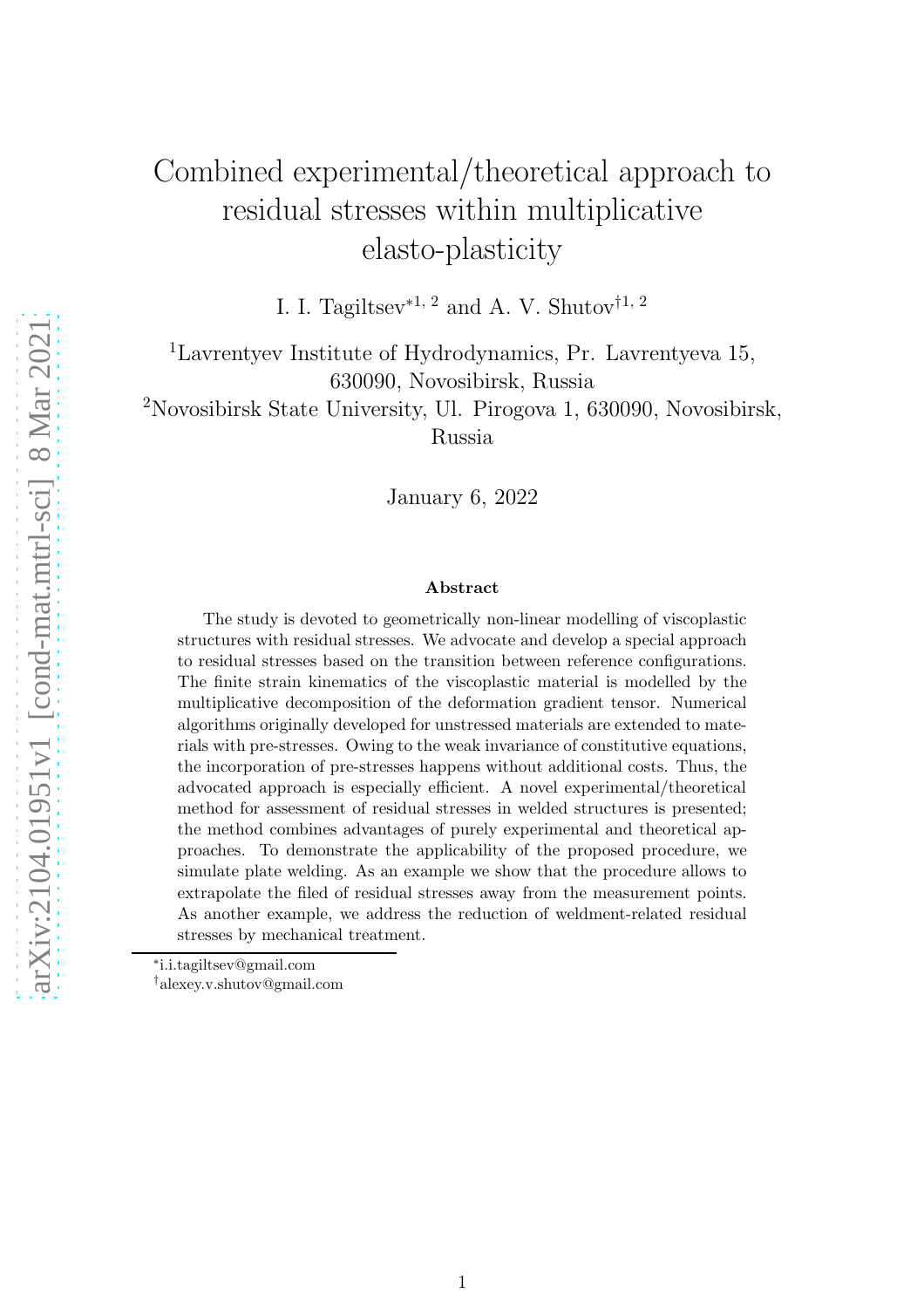# Nomenculature

- F deformation gradient tensor
- C right Cauchy-Green tensor
- Ψ Helmholtz free-energy per unit mass
- $\tilde{T}$  2nd Piola-Kirchhoff stress tensor
- T Cauchy stress tensor
- s plastic arc-length
- $A<sup>T</sup>$  transpose of a tensor
- $tr(A)$  trace of a tensor
	- $\overline{A}$  unimodular part of a tensor
	- A<sup>D</sup> deviatoric part of a tensor
	- $\tilde{K}^{\text{bs}}$  local configuration before solidification
	- $\tilde{K}$  plastic intermediate configuration
	- $\tilde{K}^{\text{lf}}$  load-free reference configuration
	- $\tilde{K}^{\star}$ load-free reference configuration with cancelled volumetric changes
	- $\tilde{K}^{\text{sf}}$  stress-free reference configuration
	- K current configuration

# 1 Introduction

Welded metal structures appear in many applications, including automotive, aerospace, pressure vessels and pipelines. The welding involves large thermal gradients due to local heating and cooling, causing structural changes and residual stresses in the end product. The residual stresses have a significant effect on the load bearing capacity and fatigue life of welded structures [\[23,](#page-17-0) [12\]](#page-16-0). Moreover, residual stresses in bulk blanks affect milling operations since they lead to undesired deformations of parts.

A conventional way to predict the welding-related residual stresses is to simulate the welding process. Despite many discretisation methods, finite element method (FEM) is chosen for analysis of pre-stressed structures [\[5,](#page-16-1) [6,](#page-16-2) [1,](#page-16-3) [28\]](#page-18-0). Diversified modelling strategies are available; they differ by the set of physical phenomena considered. Applied theoretical frameworks include structural and thermal analysis [\[43,](#page-19-0) [1,](#page-16-3) [44\]](#page-19-1), simulation of phase transformation [\[1\]](#page-16-3), volumetric change [\[43,](#page-19-0) [1,](#page-16-3) [44\]](#page-19-1), strain hardening [\[41,](#page-19-2) [43,](#page-19-0) [1\]](#page-16-3) and creep [\[44\]](#page-19-1). A proper simulation of each of these phenomena is related to substantial difficulties and ambiguities. Therefore, as reported by many research groups [\[41,](#page-19-2) [1,](#page-16-3) [28\]](#page-18-0), the prediction of residual stresses can be very inaccurate. High inconsistency of simulation results is caused by a number of interacting aberrations, including ill-defined boundary conditions and complex micro-structural evolutions [\[29,](#page-18-1) [1,](#page-16-3) [26\]](#page-17-1).

After the field of residual stresses is estimated, this field can be used for further analysis in a number of ways. For instance, the entire pre-stressed structure can be simulated using so-called "inherent strain" method [\[21\]](#page-17-2) or  $\mathbf{F}_0$ -approach [\[40\]](#page-18-2). This study presents a continued development of the mentioned  $\mathbf{F}_0$ -approach.

In the current paper, elasto-viscoplastic material model with multiplicative split of the deformation gradient [\[31\]](#page-18-3) is used due to its essential advantages: multiplicative framework allows us to build constitutive equations thermodynamically consistent, objective under superimposed rigid body motion, and free from parasitic shear stress oscillations [\[38\]](#page-18-4). The alternative approach to finite strain kinematics of elasto-plastic material, based on the additive decomposition of the strain-rate tensor, is shown to provide non-physical results for pre-stressed structures [\[13\]](#page-17-3). For greater accuracy of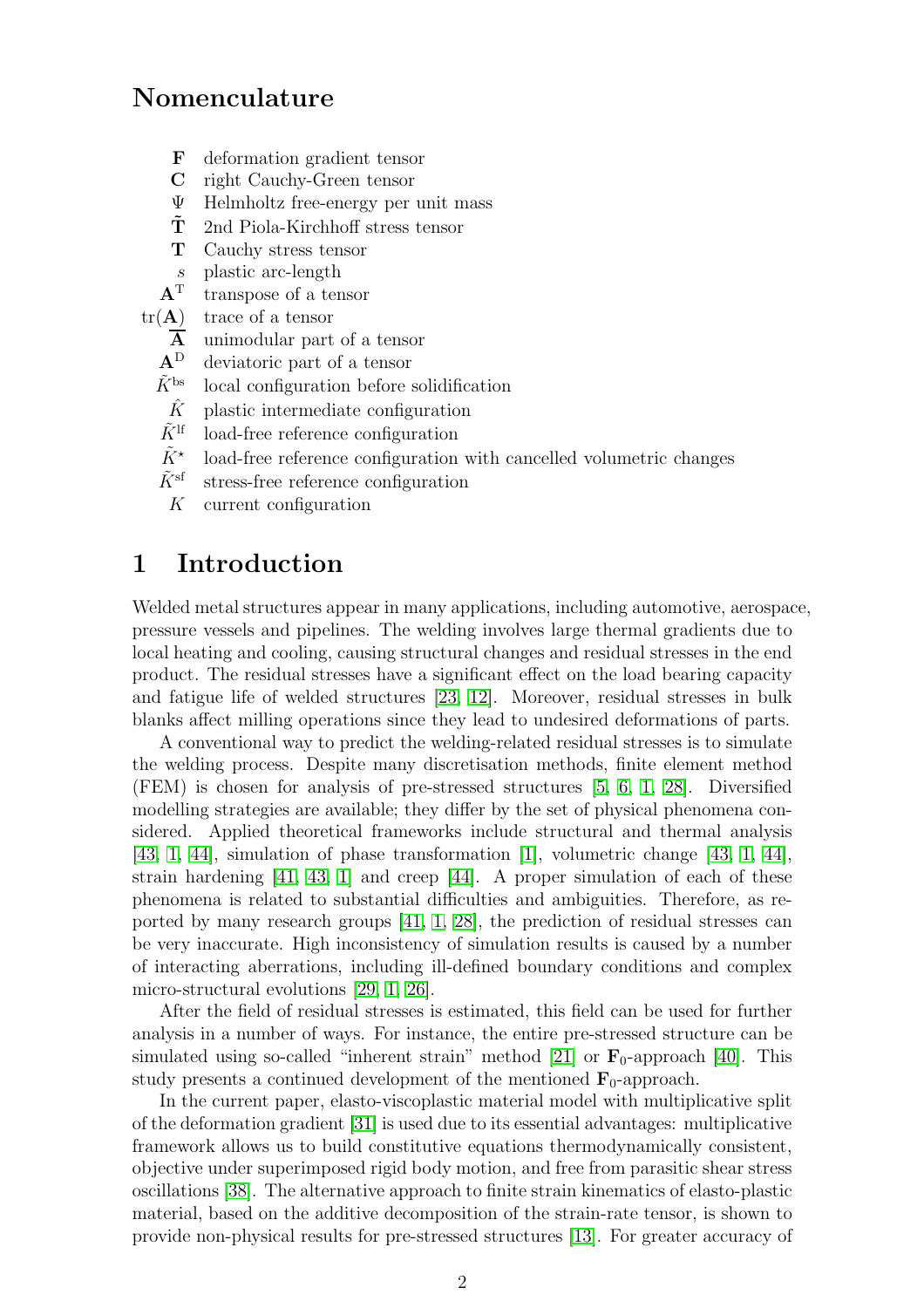simulation, various types of hyperelastic potentials can be used within the multiplicaitve approach. One of classical models of multiplicative elasto-visco-plasticity is the model of Simo and Miehe [\[31\]](#page-18-3), employed in the current study. An important symmetry property that constitutive equations remain the same under any isochoric change of reference configuration is called weak invariance (w-invariance): We show that w-invariance is beneficial for the analysis of pre-stressed welded structures. A significant aspect of the w-invariance is the transformations of initial conditions for plastic strains (see [\[38\]](#page-18-4) for a general discussion of w-invariance). Another important implication of the w-invariance is that it allows us to build efficient computational algorithms [\[33,](#page-18-5) [34\]](#page-18-6).

As mentioned, the theoretical predictions of residual stresses are usually inaccurate [\[41,](#page-19-2) [28\]](#page-18-0). To improve the accuracy of theoretical computations, we use a method of analyzing stresses that includes a transformation between reference configurations. Since the transformation is carried out by  $\mathbf{F}_0$ -mapping, we call this method  $\mathbf{F}_0$ -approach (cf. [\[40\]](#page-18-2)). In the current paper it is shown that  $\mathbf{F}_0$ -approach suits models of multiplicative elasto-viscoplasticity exhibiting w-invariance. In particular, numerical algorithms for structures with residual stresses are as simple as original algorithms.

Experimental methods of residual stress detection are naturally divided into two groups: destructive and non-destructive. X-ray and neutron diffraction are conventionally used for non-destructive measurement of residual stresses on the surface of materials [\[6,](#page-16-2) [1,](#page-16-3) [28,](#page-18-0) [44,](#page-19-1) [21\]](#page-17-2). Internal residual stresses are usually measured with destructive methods, e.g. by hole-drilling method and its variations [\[32,](#page-18-7) [27\]](#page-18-8), strain gauge method [\[7,](#page-16-4) [8\]](#page-16-5), slitting [\[15\]](#page-17-4) or contour method [\[43\]](#page-19-0). Of course, these methods are not acceptable for analysis of unique or expensive structures. Similar to theoretical predictions discussed priorly, experimental methods exhibit low accuracy, especially evaluating stresses inside a bulky structure [\[41\]](#page-19-2).

The paper presents hybrid experimental/theoretical method, combining strong points of experimental and numerical techniques. The advantages of the hybrid method are the following: stress fields obtained with the  $\mathbf{F}_0$ -approach satisfy the equilibrium equations exactly, compared to experimental methods that do not; the proposed technique allows to "look inside" the observed volume; the obtained stressfield is consistent with experimentally observed stresses at the sites where they are available.

The method's idea is that  $\mathbf{F}_0$ -field is represented as a function depending on a set of parameters; then a least-square optimisation is implemented to calibrate these parameters against the available experimental data. The simplest version of technique which does not include a full-scale thermal problem is considered. The practical applicability of the method is demonstrated on real data for the titanium alloy Ti6Al4V.

The paper is organised as follows. In Section 2, we formulate the well-known material model of finite-strain elasto-visco-plasticity. Section 3 has the discussion of the transformation between stress-free and load-free reference configurations  $(\mathbf{F}_0$ approach). Section 4 presents the hybrid experimental/theoretical method for prediction of residual stresses in welds. Demonstration problems are solved, including the reduction of residual stresses by mechanical treatment. Section 5 contains the discussion of the main results.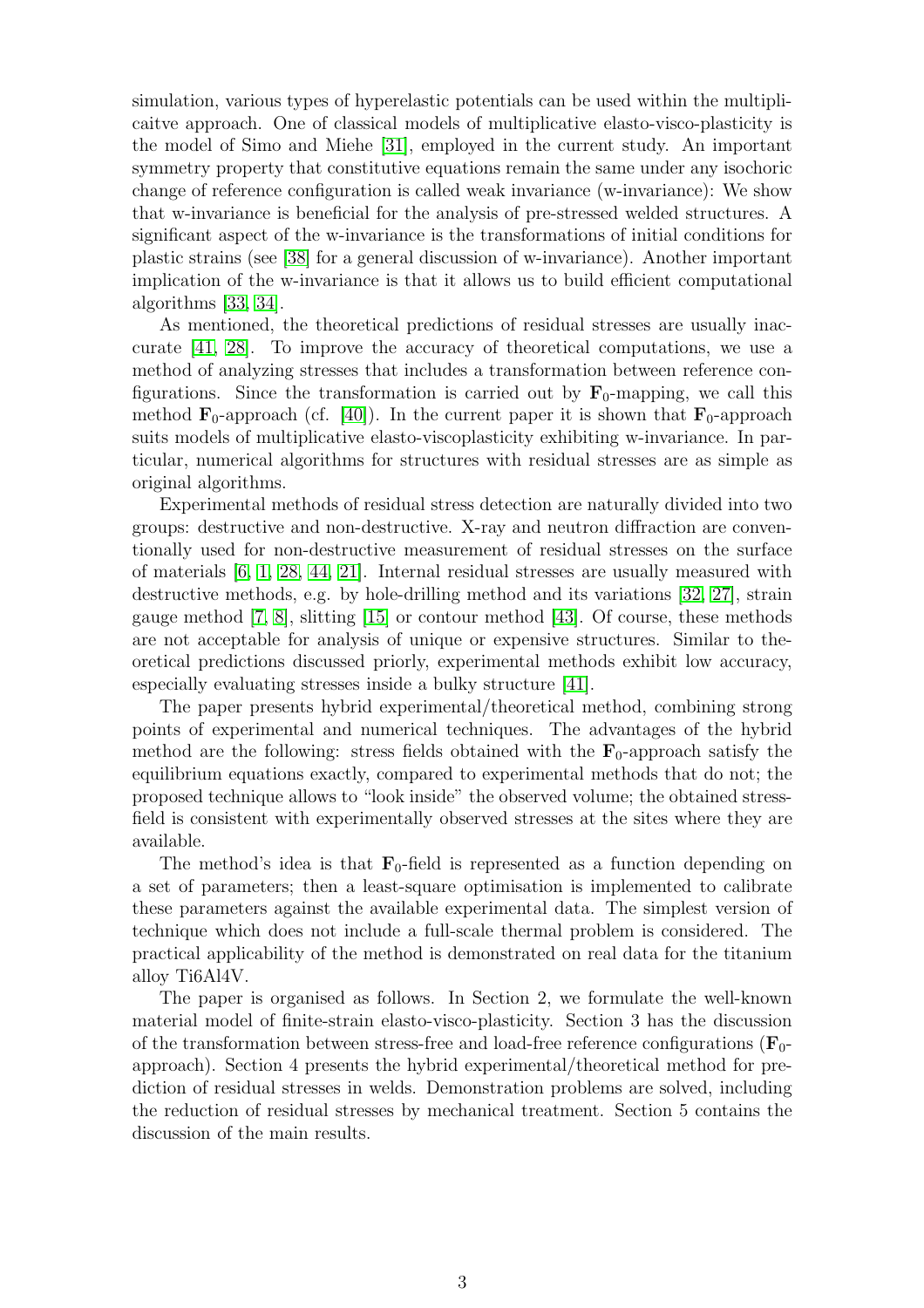# 2 Material model of finite-strain elasto-viscoplasticity

### 2.1 Constitutive equations

The mechanical response is described by the model proposed by Simo and Miehe (1992) [\[31\]](#page-18-3). We follow its representation on the reference configuration (cf. [\[19\]](#page-17-5)). We consider a system of constitutive equations, not a complete model of finite strain thermoplasticity. Although the model is simple, it accounts for the temperatureinduced volume changes and temperature dependence of most essential material constants. Reader, interested in consistent approach to thermoplasticity within the multiplicaitve decomposition of the deformation gradient, is referred to [\[31\]](#page-18-3), [\[20\]](#page-17-6) and [\[36\]](#page-18-9), among others.

For certain material point, let  $\bf{F}$  be the deformation gradient. We denote by  $C := F^T F$  the right Cauchy-Green tensor. Next, assume the classical multiplicative decomposition of the deformation gradient into the elastic part  $\mathbf{F}_{e}$  and the plastic part  $\mathbf{F}_{\rm p}$ 

$$
\mathbf{F} = \mathbf{F}_{\mathrm{e}} \ \mathbf{F}_{\mathrm{p}}.\tag{1}
$$

This decomposition gives rise to the plastic right Cauchy-Green tensor  $\mathbf{C}_{\mathrm{p}} := \mathbf{F}_{\mathrm{p}}^{\mathrm{T}} \mathbf{F}_{\mathrm{p}}$ . To govern the isotropic hardening, we use the plastic arc-length (Odqvist parameter) s, a monotonically increasing quantity.

Here, a model with linear isotropic hardening is considered. The temperature and the Helmholz free energy per unit mass are denoted by  $\theta$  and  $\psi$ , respectively. Let  $\psi_{\text{el}}(\text{CC}_{p}^{-1})$  and  $\psi_{\text{iso}}(s)$  be the energy stored due to macroscopic elastic strains and the energy stored in crystal lattice defects due to isotropic hardening, respectively. The free energy function  $\psi_{el}(A)$  is isotropic. We postulate that the mechanisms of energy storage pertaining to elasticity and isotropic hardening are independent:

$$
\psi = \psi_{\rm el}(\mathbf{CC}_{\rm p}^{-1}, \theta) + \psi_{\rm iso}(s, \theta). \tag{2}
$$

Let  $\rho_R$  be the mass density in the reference configuration. The volumetric part of the hyperelastic potential is given by the assumption of Hartmann and Neff [\[11\]](#page-16-6); the isochoric part corresponds to the neo-Hookean strain energy:

<span id="page-3-0"></span>
$$
\rho_{\rm R}\psi_{\rm el}(\mathbf{A},\theta) = \frac{k(\theta)}{50} \left( \left( \frac{\sqrt{\det \mathbf{A}}}{J_0(\theta)} \right)^5 + \left( \frac{\sqrt{\det \mathbf{A}}}{J_0(\theta)} \right)^{-5} - 2 \right) + \frac{\mu(\theta)}{2} (\text{tr}\overline{\mathbf{A}} - 3). \tag{3}
$$

Here,  $k(\theta)$  and  $\mu(\theta)$  are temperature-dependent bulk and shear moduli;  $J_0(\theta)$  is the temperature-dependent volume change;  $\overline{A} = (\det A)^{-1/3}A$  is the unimodular part of a tensor. The energy storage due to isotropic hardening is assumed as

$$
\rho_{\rm R}\psi_{\rm iso}(s,\theta) = \frac{\gamma(\theta)}{2}s^2,\tag{4}
$$

where  $\gamma(\theta)$  is the hardening modulus.

According to the Coleman-Noll procedure, the second Piola-Kirchhoff stress  $\tilde{T}$ is computed as follows:

$$
\widetilde{\mathbf{T}} = 2\rho_{\mathrm{R}} \frac{\partial \psi_{\mathrm{el}}(\mathbf{C}\mathbf{C}_{\mathrm{p}}^{-1})}{\partial \mathbf{C}}|_{\mathbf{C}_{\mathrm{p}=const}}.
$$
\n(5)

Using the concrete ansatz [\(3\)](#page-3-0) and assuming plastic incompressibility  $(\det(\mathbf{C}_{\mathrm{p}}) = 1)$ , we have

$$
\widetilde{\mathbf{T}} = \frac{k(\theta)}{10} \left( \left( \frac{\sqrt{\det \mathbf{C}}}{J_0(\theta)} \right)^5 - \left( \frac{\sqrt{\det \mathbf{C}}}{J_0(\theta)} \right)^{-5} \right) \mathbf{C}^{-1} + \mu(\theta) \mathbf{C}^{-1} (\overline{\mathbf{C}} \mathbf{C}_{p}^{-1})^D.
$$
 (6)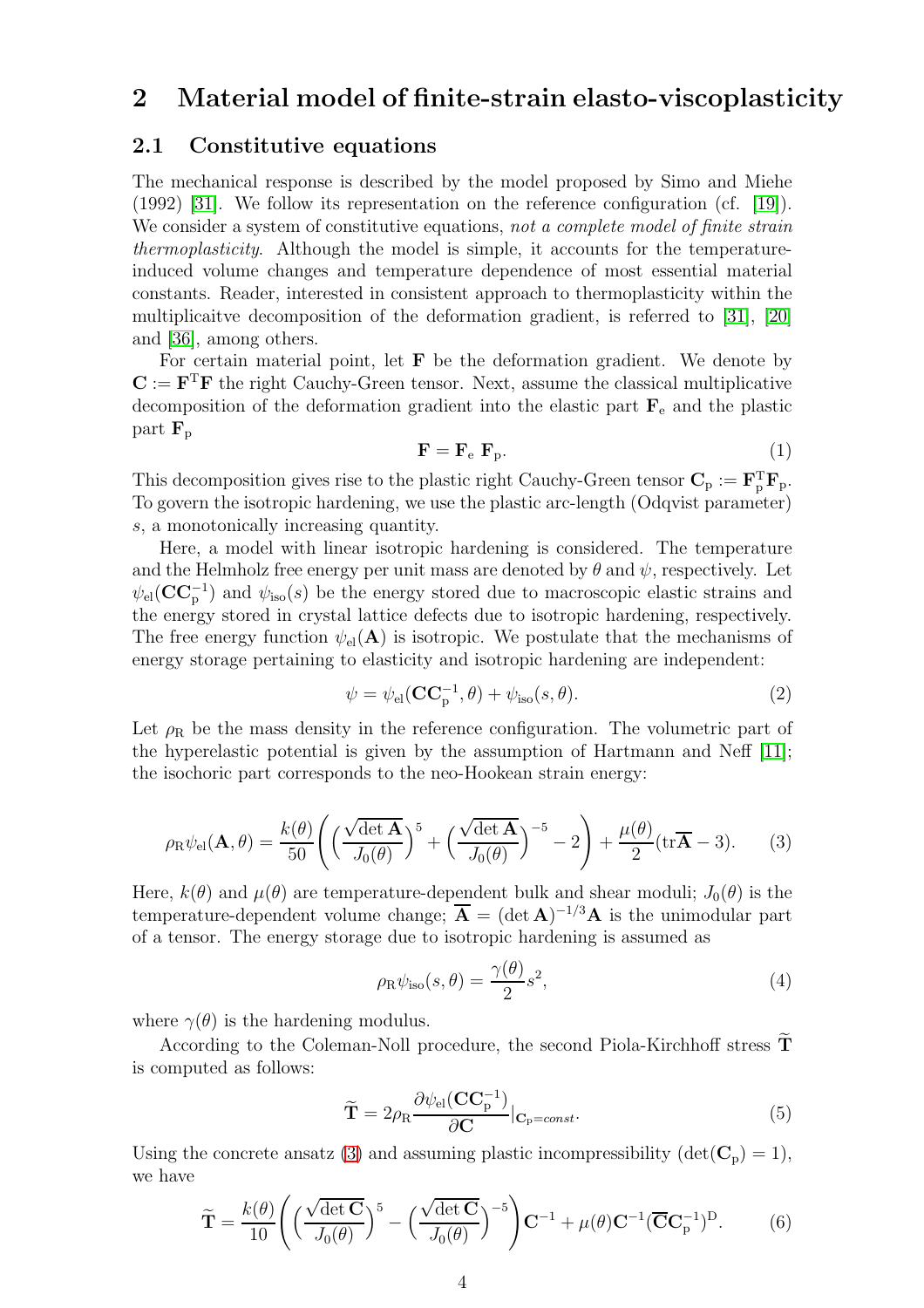Note that the stress tensor's hydrostatic component equals zero whenever det  $\mathbf{F} =$  $J_0(\theta)$ . In other words, the evolution of  $J_0(\theta)$  controls the volume of the stress-free configuration of the material.

The stress-like quantity  $R \in \mathbb{R}$ , called isotropic hardening, is responsible for isotropic expansion of the yield surface in the stress space. It is computed as

$$
R = \rho_{\rm R} \frac{\partial \psi_{\rm iso}(s)}{\partial s} = \gamma(\theta)s. \tag{7}
$$

A model of viscoplastic type is considered here; stress states beyond the elastic domain are admissible. The viscous overstress f and the norm  $\mathfrak F$  of the deviatoric part of the Kirchhoff stress are computed using

$$
f := \mathfrak{F} - \sqrt{\frac{2}{3}}(K(\theta) + R), \quad \mathfrak{F} := \sqrt{\text{tr}[(\mathbf{C}\widetilde{\mathbf{T}})^D]^2}.
$$
 (8)

Here,  $K(\theta)$  is the uniaxial quasi-static yield stress. The plastic strain rate  $\lambda_{\rm p}$  equals the norm of the inelastic strain rate tensor. It is estimated via the Perzyna law of viscoplasticity:

$$
\lambda_{\mathbf{p}} = \frac{1}{\eta} \left\langle \frac{f}{k_0} \right\rangle^m, \quad \langle x \rangle := \max(x, 0). \tag{9}
$$

Here,  $\eta$  and  $m$  are the fixed viscosity and stress exponent (temperature-dependence is ignored for simplicity);  $k_0 = 1$  MPa. The temporal change of the internal variables is described by the evolution equations

<span id="page-4-0"></span>
$$
\dot{\mathbf{C}}_{\mathbf{p}} = 2\frac{\lambda_{\mathbf{p}}}{\mathfrak{F}} (\mathbf{C}\widetilde{\mathbf{T}})^{\mathbf{D}} \mathbf{C}_{\mathbf{p}}, \quad \dot{s} = \sqrt{\frac{2}{3}} \lambda_{\mathbf{p}}.
$$
\n(10)

Here,  $\mathbf{A}^{\text{D}} = \mathbf{A} - \frac{1}{3}$  $\frac{1}{3}$ tr(**A**)**1** is the deviatoric part of a tensor. For what follows it is important to note that the plastic flow  $(10)<sub>1</sub>$  is indeed incompressible:

$$
\det(\mathbf{C}_{\mathrm{p}}) = 1. \tag{11}
$$

The system of constitutive equations is closed by specifying initial conditions

<span id="page-4-1"></span>
$$
\mathbf{C}_{p}|_{t=0} = \mathbf{C}_{p}^{0}, \quad s|_{t=0} = s^{0}.
$$
 (12)

Note that the model is geometrically exact since it is not based on any geometric linearizations. Robust and efficient numerical algorithms are available for this model [\[33\]](#page-18-5). The model exhibits a set of useful properties:

- Thermodynamically consistent in isothermal case: the Clausius-Duhem inequality holds true for arbitrary loading processes [\[19\]](#page-17-5).
- Objective (under superimposed rigid body motion).
- Free from non-physical shear stress oscillations.
- Weakly-invariant under arbitrary isochoric changes of the reference configuration (see next subsection).

Remark 1. Since the elastic strains in metals are small, the specific choice of the isotropic storage energy function is not important. For simplicity, the neo-Hookean potential is utilized here. The reader interested in a more general anisotropic approach is referred to [\[9\]](#page-16-7). The use of the spline-based strain energy functions is discussed in [\[17\]](#page-17-7). Efficient numerics for the Mooney-Rivlin elastic potential is described in [\[34\]](#page-18-6).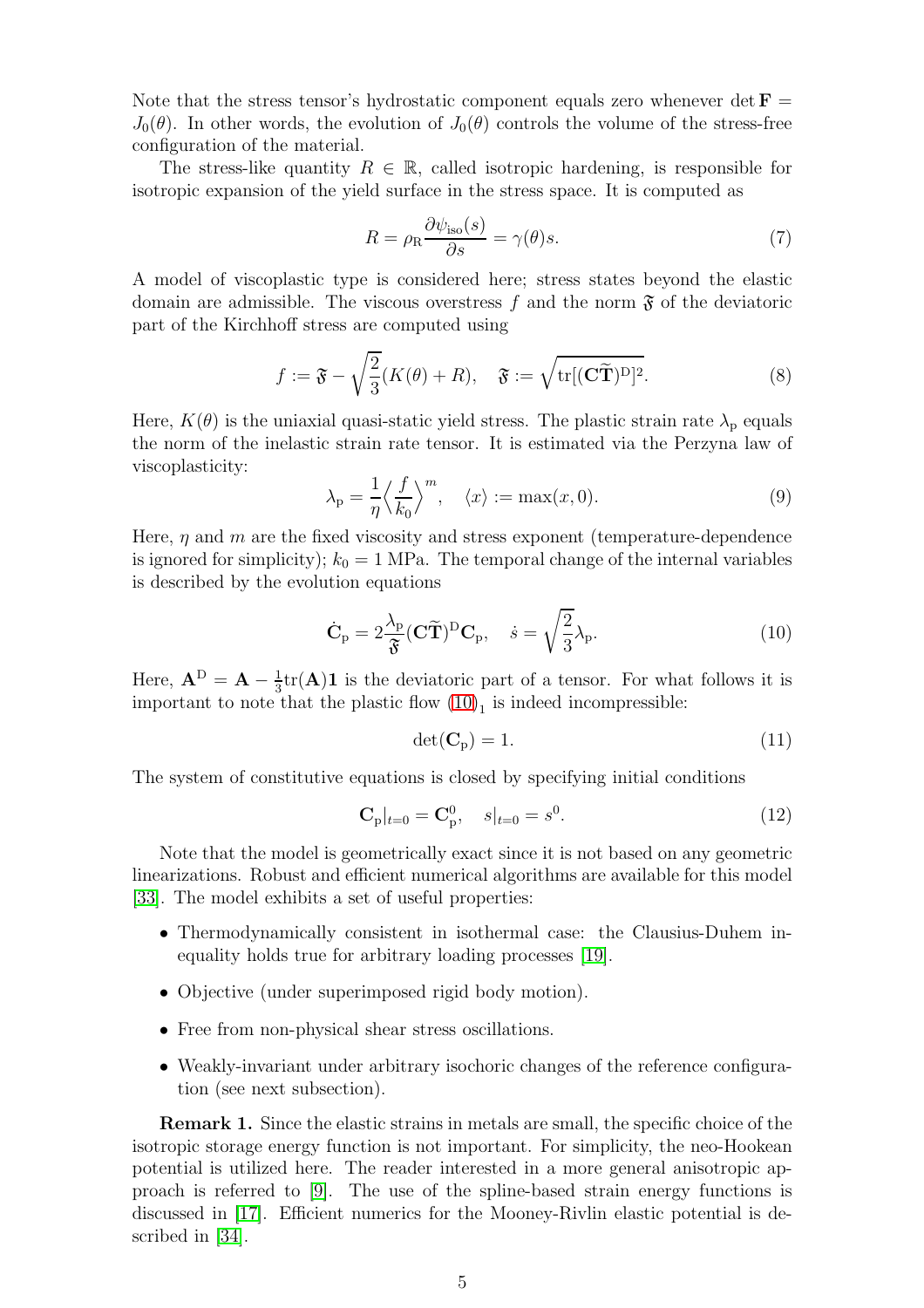### 2.2 Weak invariance of the material model under change of the reference configuration

The material model presented in the previous subsection is local: In isothermal case, the true stress (Cauchy stress)  $\bf{T}$  is a unique functional of the local history of the deformation gradient  $\{F(\tau)\}_{0\leq \tau\leq t}$  and initial conditions [\(12\)](#page-4-1):

$$
\mathbf{T}(t) = \mathbf{T}(\{\mathbf{F}(\tau)\}_{0 \le \tau \le t}, \mathbf{C}_{\mathbf{p}}^0, s^0).
$$
 (13)

Note that this relation holds for a chosen fixed reference configuration. With respect to a new reference configuration, the deformation process is described by the deformation gradient:

$$
\mathbf{F}^{\text{new}}(t) = \mathbf{F}(t) \ \mathbf{F}_{\text{ref.change}}^{-1},\tag{14}
$$

where  $\mathbf{F}_{\text{ref.change}}$  is the mapping between reference configurations. In this study, we restrict ourselves to isochoric reference change:  $\det \mathbf{F}_{\text{ref.change}} = 1$ . The following property was proved in [\[35\]](#page-18-10) in case  $J_0 = 1$ . By the transition to the new reference configuration, the material model predicts the same true stresses, if the initial conditions are transformed according to the rule  $\mathbf{C}_{\rm p}^{\rm 0\,new} = \mathbf{F}_{\rm ref. change}^{-T} \mathbf{C}_{\rm p}^{\rm 0} \mathbf{F}_{\rm ref. change}^{-1}$ .

<span id="page-5-0"></span>
$$
\mathbf{T}(\{\mathbf{F}(\tau)\}_{0\leq\tau\leq t},\mathbf{C}_{\mathrm{p}}^{0},s^{0})=\mathbf{T}(\{\mathbf{F}(\tau)\mathbf{F}_{\mathrm{ref. change}}^{-1}\}_{0\leq\tau\leq t},\mathbf{C}_{\mathrm{p}}^{\mathrm{0new}},s^{0}).
$$
 (15)

In other words, only the initial conditions are transformed upon the change of the reference configuration and the remainig constitutive equations remains the same. Such a property is called weak invariance (w-invariance), cf. [\[38\]](#page-18-4).

### 2.3 Temperature dependence of titanium alloy Ti6Al4V

For demonstration purposes, we consider the alloy Ti6Al4V; the elasto-visco-plastic model from Section 2.1 is the basis for the following simulations. The temperature dependence of parameters is described in the following way. As a reference temperature we chose  $\theta = 20$  °C. Relative to this state, the non-dimensional volume Vol of the material is described by (cf. [\[24,](#page-17-8) [43\]](#page-19-0))

$$
Vol(\theta) = \begin{cases} 1 + 10^{-5}(0.85(\theta - 20) + 10^{-4}(\theta - 20)^2), & \text{if } \theta < 770 \text{ °C}, \\ 1 + 10^{-5}(693.75 + \theta - 20 - 750), & \text{if } \theta \ge 770 \text{ °C}. \end{cases}
$$
(16)

Let  $\theta_0$  be the initial temperature at the material point. The non-dimensional volume change relative to the initial state is the ratio  $J_0(\theta) = Vol(\theta)/Vol(\theta_0)$ . Next, the dependence of the elasticity modulus on the temperature is given by (cf. [\[43\]](#page-19-0))

$$
E(\theta) = \begin{cases} 1.2 \cdot 10^5 - (1.2 \cdot 10^5 - E_{1300})\theta/1300, & \text{if } \theta < 1300 \text{ °C}, \\ E_{1300} - (E_{1300} - 100)(\theta - 1300)/1200, & \text{if } \theta \ge 1300 \text{ °C}, \end{cases}
$$
(17)

where  $E_{1300}$  is the elasticity modulus at 1300 °C; the dimension is MPa. Poisson's ratio equals (cf. [\[1\]](#page-16-3))

$$
\nu(\theta) = \begin{cases} 0.34 + 0.06 \ \theta / 1700, & \text{if } \theta < 1700 \text{ °C}, \\ 0.4 + 0.09(\theta - 1700) / 200, & \text{if } 1700 \text{ °C} \le \theta < 1900 \text{ °C}, \\ 0.49, & \text{if } \theta \ge 1900 \text{ °C}. \end{cases}
$$
(18)

Note that the material is nearly incompressible for  $\theta \geq 1900$  °C. For the use within the material model it is instructive to compute the bulk and shear moduli. The standard relations are

$$
k(\theta) = E(\theta)/(3 - 6\nu(\theta)), \quad \mu(\theta) = E(\theta)/(2 + 2\nu(\theta)).
$$
 (19)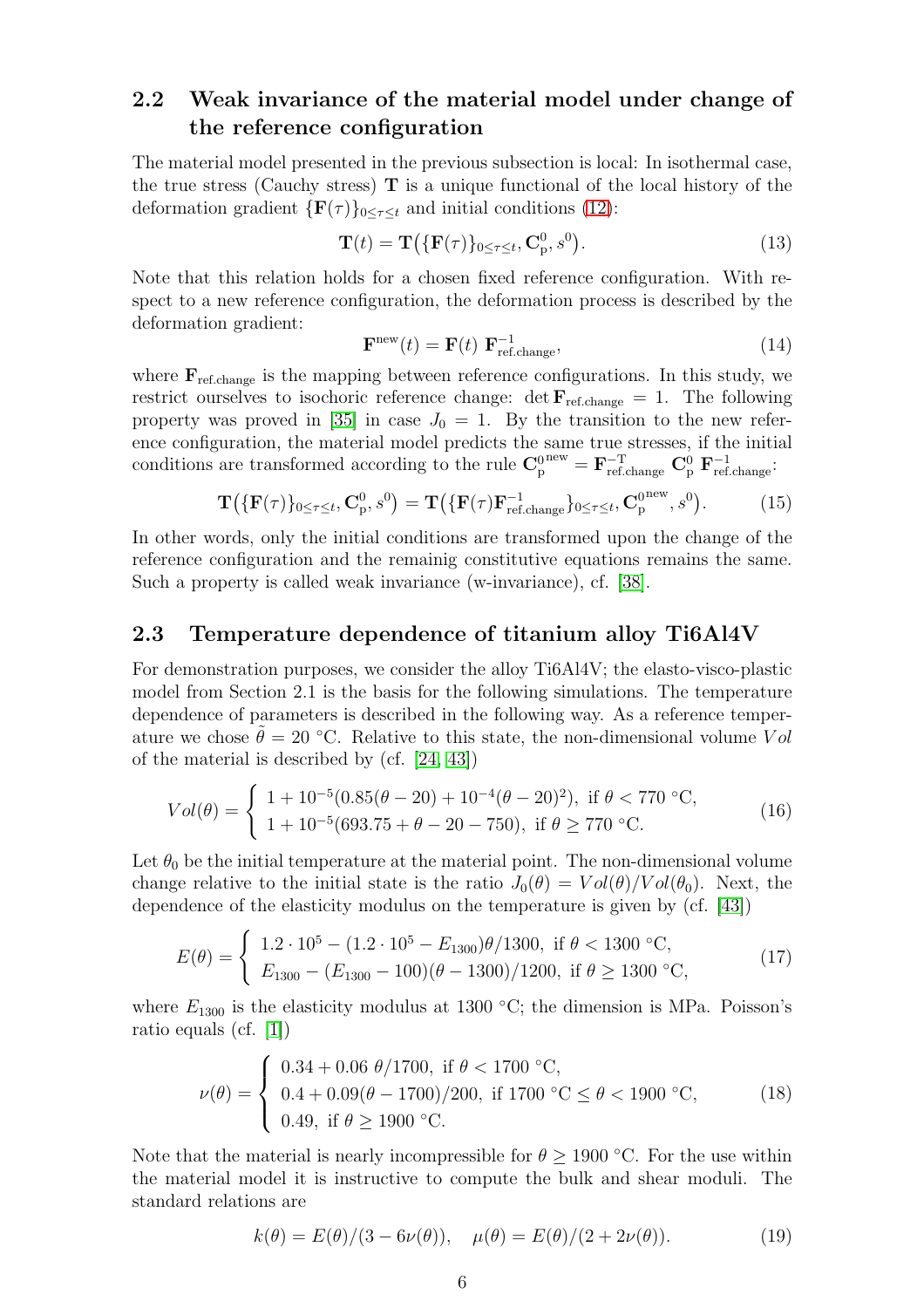The temperature-dependent yield stress (in MPa) is given by (cf. [\[43\]](#page-19-0))

$$
K(\theta) = \begin{cases} 850 - 0.8\theta, & \text{if } \theta < 1000 \text{ °C}, \\ 50, & \text{if } \theta \ge 1000 \text{ °C}. \end{cases}
$$
 (20)

The isotropic hardening is assumed to be proportional to the yield stress:

$$
\gamma(\theta) = \gamma_{20} K(\theta) / K(20),\tag{21}
$$

where  $\gamma_{20}$  is the isotropic hardening at 20 °C.

# 3 Transformation of configurations

### 3.1 F0-approach for analysis of residual stresses

Let us consider a particle in the unloaded body. A neighbourhood of the particle is associated with a load-free configuration  $\tilde{K}^{\text{lf}}$ . During further deformation, this configuration is transformed to the current configuration  $K$  by the deformation gradient  $\mathbf{F}^{\text{lf}}$ . Likewise, let  $\tilde{K}^{\text{sf}}$  and  $\mathbf{F}^{\text{sf}}$  be the local configuration occupied by the particle in the stress-free state and the corresponding deformation gradient. The difference between configurations is caused by the presence of residual stresses: the residual stresses deform the configuration  $\tilde{K}^{\tilde{sf}}$  to  $\tilde{K}^{\tilde{lf}}$ . Conversely, local configuration of the particle transforms from  $\tilde{K}^{\text{lf}}$  to  $\tilde{K}^{\text{sf}}$  during its imaginary local unloading (internal variables like plastic strains are frozen during this imaginary unloading); the deformation gradient related to unloading is denoted as  $\mathbf{F}_0$ . Thus, we have

<span id="page-6-0"></span>
$$
\mathbf{F}^{\text{sf}} = \mathbf{F}^{\text{lf}} \mathbf{F}_0^{-1}.
$$
 (22)

For every particle of the considered structure, deformation gradient  $\mathbf{F}_0$  is unique up to superimposed rigid-body rotation. Since load-free and stress-free configurations are fixed during continued deformation of the body, we can assume  $\mathbf{F}_0$  to be constant in time. Using [\(22\)](#page-6-0), one can equally describe the kinematics of the material particle respective to two different reference configurations.

Observe that the  $\mathbf{F}_0$ -field is incompatible. Namely, there is no a displacement field of the entire body corresponding to  $\mathbf{F}_0$ . Note that the  $\mathbf{F}_0$ -field can not be chosen arbitrarily, since the corresponding stress field must satisfy the equilibrium equations. In the folllowing subsection we discuss one approach to practical identification of the  $\mathbf{F}_0$ -field.

#### 3.2 Simulation of solidification

During welding, temperature of material changes significantly, leading to local distortions and volume changes. This subsection clarifies the kinematics of the process.

Let  $\tilde{K}^{bs}$  be the initial stress-free configuration of a particle before the filler's solidification; let  $t_{\text{solid}}$  be the time instance when the solidification is complete. The deformation gradient  $\mathbf{F}^{bs}$  at the moment  $t_{solid}$  transforms  $\tilde{K}^{bs}$  to the loadfree configuration  $\tilde{K}^{\text{lf}}$  of this particle after the weld is cooled. The Flori split of the deformation gradient into isochoric and deviatoric parts reads  $\mathbf{F}^{bs}(t_{solid}) =$  $\varphi$ **1** · **F**<sup>s</sup>; it allows us to introduce new configuration  $\tilde{K}^{\star}$  which corresponds to the deformed state with canceled volume changes (Fig. [1\)](#page-7-0). Here, we use notation  $\varphi = (\det \mathbf{F}^{bs}(t_{solid}))^{1/3}$  and  $\mathbf{F}^{s} = \mathbf{F}^{bs}(t_{solid})$ . Meanwhile, we can introduce stressfree configuration  $K^{\text{sf}}$  of the particle in the cooled body as in the previous subsection. The transformation between the reference configurations  $\tilde{K}^{bs}$  and  $\tilde{K}^{sf}$  can be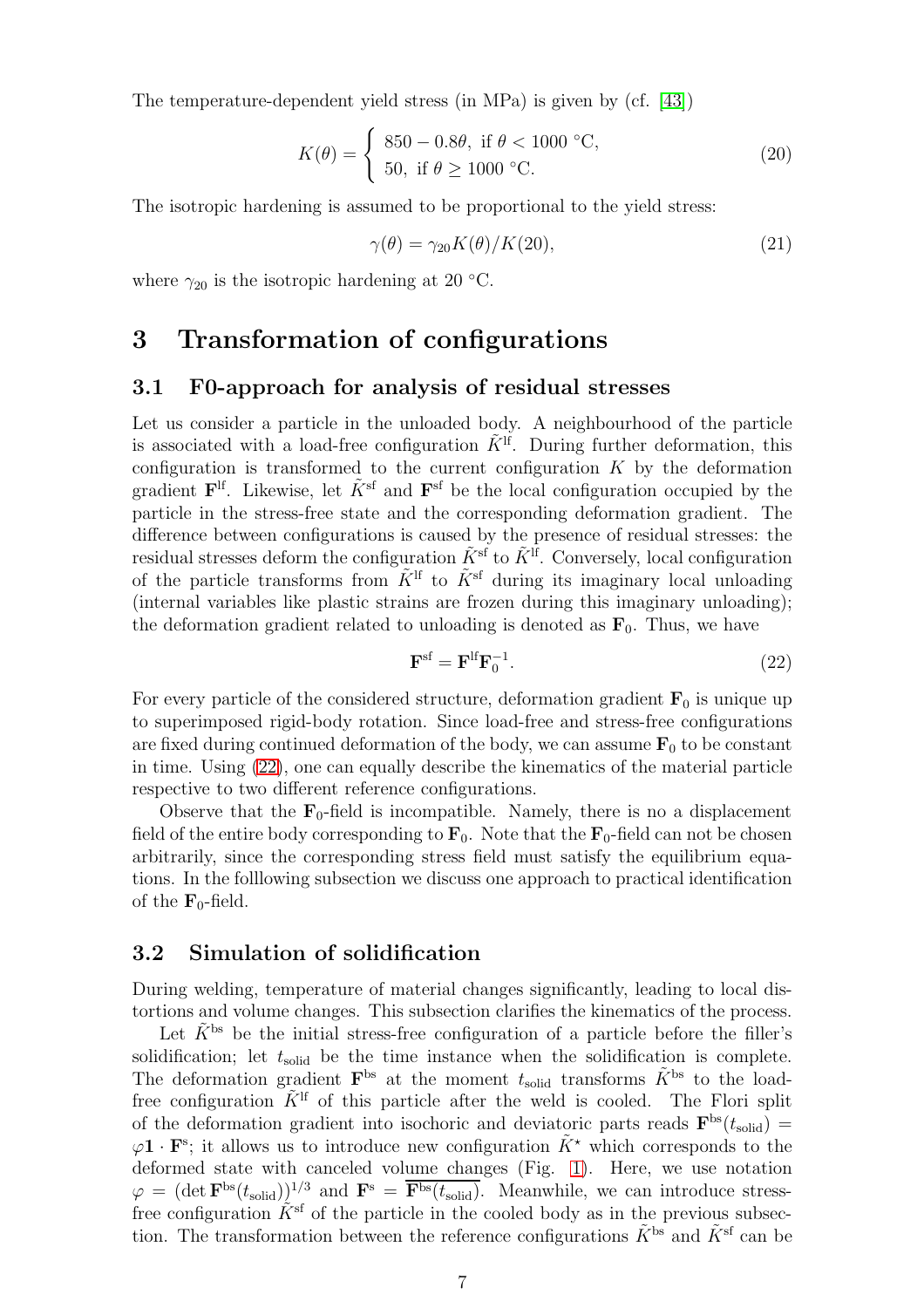

<span id="page-7-0"></span>Figure 1: Commutative diagram showing the kinematics of weld solidification.

described as a two-step process: isochoric plastic deformation  $\mathbf{F}_{\rm p}^{\rm bs}(t_{\rm solid})$  to the intermediate configuration  $\hat{K}(t_{\text{solid}})$  and volumetric expansion/contraction  $J_{\text{s}}^{1/3}$ **1**; here  $J_s = J_0(\theta(t_{\text{solid}}))/J_0(\theta(t_0))$  is the volume change during the transformation from  $\tilde{K}^{\text{bs}}$ to  $\tilde{K}^{\text{sf}}$ . Thus, the following relation holds:

<span id="page-7-1"></span>
$$
\mathbf{F}^{\text{bs}}(t_{\text{solid}}) = \varphi \mathbf{F}^{\text{s}} = J_{\text{s}}^{1/3} \mathbf{F}_{0}^{-1} \mathbf{F}_{\text{p}}^{\text{bs}}(t_{\text{solid}}). \tag{23}
$$

The corresponding commutative diagram is shown in Figure [1.](#page-7-0)

In the next subsection we show that only  $\mathbf{F}_0$ ,  $J_s$  and  $s(t_{\text{solid}})$  are required to restart the simulation from the new reference configuration, the load-free configuration of the entire welded structure after solidification.

### 3.3 Transformation of initial conditions upon the change of reference configuration in a shrinkable material

Once the solidification is complete and the body is cooled to room temperature, a significant problem is the simulation of the welded structure subjected to operational loads. In such a simulation, the new reference configuration is naturally  $\tilde{K}^{lf}$ . For  $t > t_{\text{solid}}$  let  $K(t)$  be the current configuration occupied by the body, and  $\mathbf{F}^{\text{lf}}(t)$  be deformation gradient from  $\tilde{K}^{\text{lf}}$  to  $K(t)$ . The problem is that particle volume has changed and original constitutive equations formulated on  $\tilde{K}^{bs}$  cannot be used on  $\tilde{K}^{\text{lf}}$ . However, since the presented material model is w-invariant, we use  $\tilde{K}^{\star}$  instead of  $\tilde{K}^{\text{bs}}$ . Upon this isochoric transformation, the constitutive equations remain the same and we need only to transform initial conditions from  $\tilde{K}^{\text{bs}}$  to  $\tilde{K}^{\star}$ . In addition, since  $\tilde{K}^{\star}$  is mapped to  $\tilde{K}^{\text{lf}}$  by the isotropic tensor  $\varphi \mathbf{1}$ , the corresponding stress and strain tensors are transformed by a scalar multiplication.

To establish the transformation from  $\tilde{K}^*$  to  $\tilde{K}^{\text{lf}}$ , recall that the scalar  $\varphi$  is defined as follows

$$
\varphi = [\det \mathbf{F}^{\text{bs}}(t_{\text{solid}})]^{1/3}.
$$
\n(24)

At the same time, equation [\(23\)](#page-7-1) yields

$$
\mathbf{F}_0 = J_s^{1/3} \varphi^{-1} \mathbf{F}_p^{\text{bs}}(t_{\text{solid}}) \mathbf{F}^{\text{s}-1}, \quad \text{det} \mathbf{F}_0 = J_s \varphi^{-3}.
$$
 (25)

This allows us to calculate  $\varphi$  as

$$
\varphi = [J_s/\text{det}\mathbf{F}_0]^{1/3}.\tag{26}
$$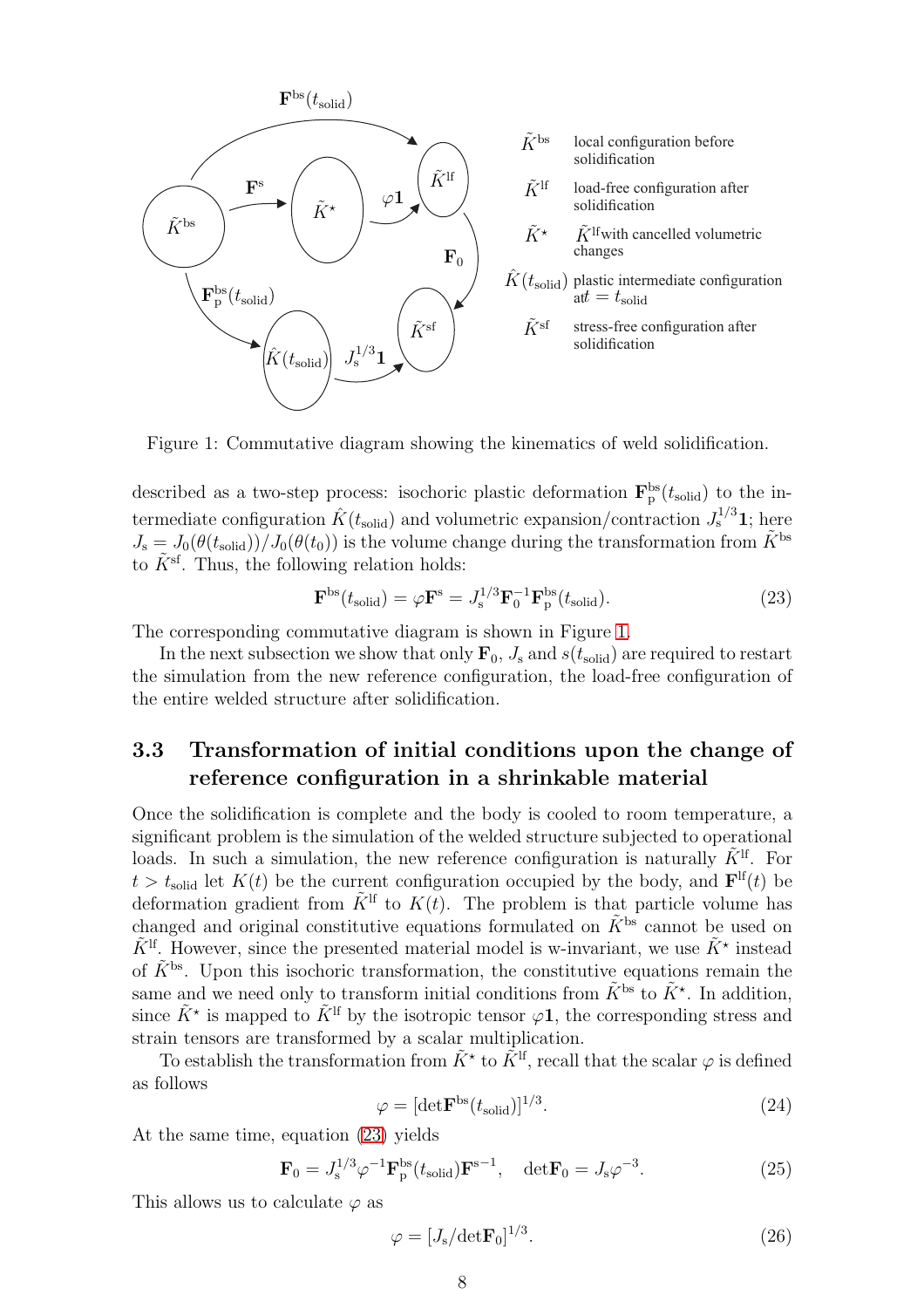

- load-free configuration as a new reference
- $\tilde{K}$ <sup>If</sup> with cancelled volumetric changes
- current configuration at  $t > t_{\rm solid}$
- plastic intermediate configuration  $\det t > t_{\text{solid}}$

<span id="page-8-0"></span>Figure 2: Commutative diagram for analysis of operational loads occurring after solidification.

Introducing the deformation gradient with respect to  $\tilde{K}^*$  as  $\mathbf{F}^*(t) = \varphi \mathbf{F}^{\text{lf}}(t)$ , we derive the following procedure of obtaining second Piola-Kirchhoff stress tensor on  $\tilde{K}^{\text{lf}}$  with use of the original material model [\(3\)](#page-3-0) – [\(12\)](#page-4-1). First, right Cauchy-Green tensor operating on  $\tilde{K}^*$  equals  $\mathbf{C}^* = \varphi^2 \mathbf{C}^{\text{lf}}$ . Next, since  $\det \mathbf{F}^{\text{s}} = 1$  and the material model is weakly-invariant, the constitutive equations are used to obtain the second Piola-Kirchhoff stress on  $\tilde{K}^*$ : The transformation between  $\tilde{K}^{\text{bs}}$  and  $\tilde{K}^*$  includes the following update of the initial conditions for the plastic right Cauchy-Green tensor:

<span id="page-8-1"></span>
$$
\mathbf{C}_{\rm p}^{\star}|_{t_{\rm solid}} = (\mathbf{F}_{\rm p}^{\rm bs}(t_{\rm solid})\mathbf{F}^{\rm s-1})^{\rm T}\mathbf{F}_{\rm p}^{\rm bs}(t_{\rm solid})\mathbf{F}^{\rm s-1} = \mathbf{F}^{\rm s-T}\mathbf{C}_{\rm p}^{\rm bs}\mathbf{F}^{\rm s-1} = \overline{\mathbf{F}}_{\rm 0}^{\rm T}\overline{\mathbf{F}}_{\rm 0}. \tag{27}
$$

The second Piola-Kirchhoff stress operating on  $\tilde{K}^{\text{lf}}$  and the tangent operator are calculated as

<span id="page-8-2"></span>
$$
\tilde{\mathbf{T}}^{\mathrm{lf}} = \varphi^{-1} \tilde{\mathbf{T}}^{\star}, \quad \frac{\partial \tilde{\mathbf{T}}^{\mathrm{lf}}}{\partial \mathbf{C}^{\mathrm{lf}}} = \varphi \frac{\partial \tilde{\mathbf{T}}^{\star}}{\partial \mathbf{C}^{\star}}.
$$
\n(28)

The second relation also holds for consistent tangent operators, required by implicit FEM. The situation is summarized on the commutative diagram in Figure [2.](#page-8-0)

As seen from [\(15\)](#page-5-0), only the plastic arc-length  $s(t_{\text{solid}})$  and constants  $\mathbf{F}_0$  and  $J_s$ are essential to enable restart at  $t = t_{solid}$  from the load-free configuration, where the initial condition for the plastic strain is given by [\(27\)](#page-8-1). Note that the described procedure benefits from the w-invariance of the material model. In a more general case dealing with models which are not w-invariant one has to introduce the "pre-processor  $\rightarrow$  material model  $\rightarrow$  post-processor" procedure. Owing to the winvariance, the entire computational scheme is reduced to computationally efficient scalar multiplication for the right Cauchy-Green tensor, the second Piola-Kirchhoff stress, and the consistent tangent operator.

Remark 2. Observe that not only elasto-plastic models, but also viscoelastic material models based on the multiplicative split and hyperelastic relations between stresses and elastic strains can be made w-invariant. For instance, popular viscoelastic framework based on the Sidoroff decomposition  $\mathbf{F} = \mathbf{F}_e \mathbf{F}_i$  can be dealt with likewise.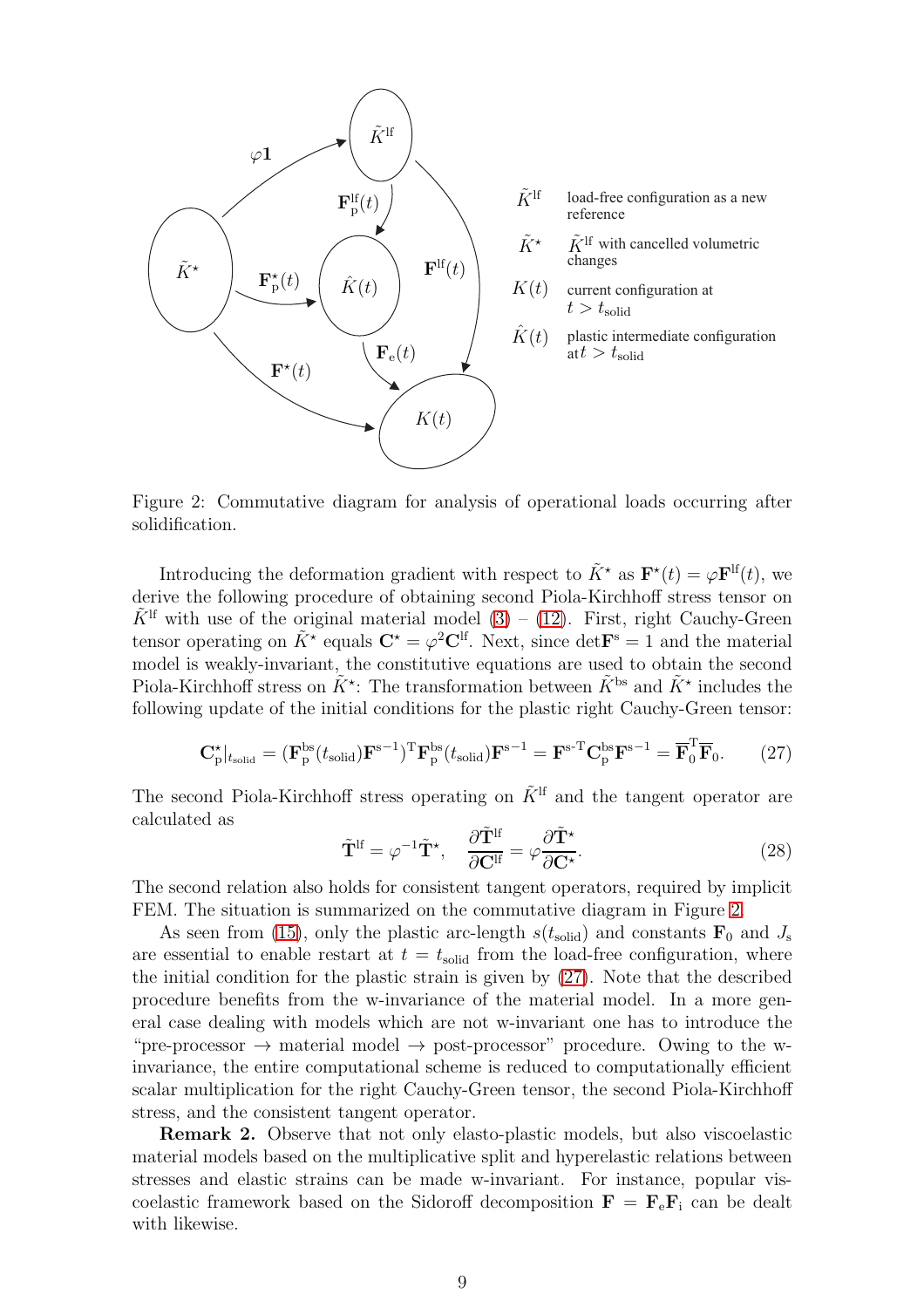

<span id="page-9-0"></span>Figure 3: Schematic illustration of TIG surface welding of a Ti-6Al-4V plate, according to [\[44\]](#page-19-1).

# 4 Residual stresses in the weld

In order to demonstrate applicability of the advocated method, residual stresses in a Ti-6Al-4V plate after tungsten inert gas (TIG) welding are estimated.

### 4.1 Experimental data

The experiment under consideration is described in the work of Yan et al. [\[44\]](#page-19-1). The TIG surface welding with filler was conducted on Ti-6Al-4V plates; the filler is the same metal. The dimensions of the plate are 50 mm  $\times$  3 mm  $\times$  30 mm in width, thickness and length, respectively. The welding was conducted on the top surface of the plate along its middle line (Figure [3\)](#page-9-0). The stresses were measured with X-ray Diffraction (XRD) along the line shown in Fig. [3;](#page-9-0) the total number of 18 measurement points are available; both longitudinal and lateral stresses near the surface were obtained and recorded. The width of the filler line roughly coincides with the width of fusion zone and equals 6 mm.

### 4.2 Parametrisation of the F0-field by FEM simulation

A simplified problem is considered in FEM analysis, where all the filler material is laid instantly, i.e. the motion of the welding rod is not considered. This simplifying assumption allows introducing one extra symmetry plane. Thus, we consider only a quarter of the plate. Experimental findings from [\[44\]](#page-19-1) (see Figure 10c,d in the cited reference) indicate that the residual stresses are nearly symmetric with respect to this extra symmetry plane. Therefore, the introduction of the symmetry plane is justified. This assumption allows us to speed up the simulation.

The material model is implemented into the commercial FEM code MSC.MARC via the Hypela2 interface for user-defined models. An efficient numerical algorithm from [\[33\]](#page-18-5) is used.

A Cartesian coordinate system is aligned as shown in Figure [4.](#page-10-0) The symmetry planes are  $\{X = 0\}$  and  $\{Z = 0\}$ ; one node on the bottom surface is fixed in Ydirection to prevent undesired rigid body motion. The boundary of the filler in the XY-plane is an ellipse having the width of 12 mm and height of 2 mm (described as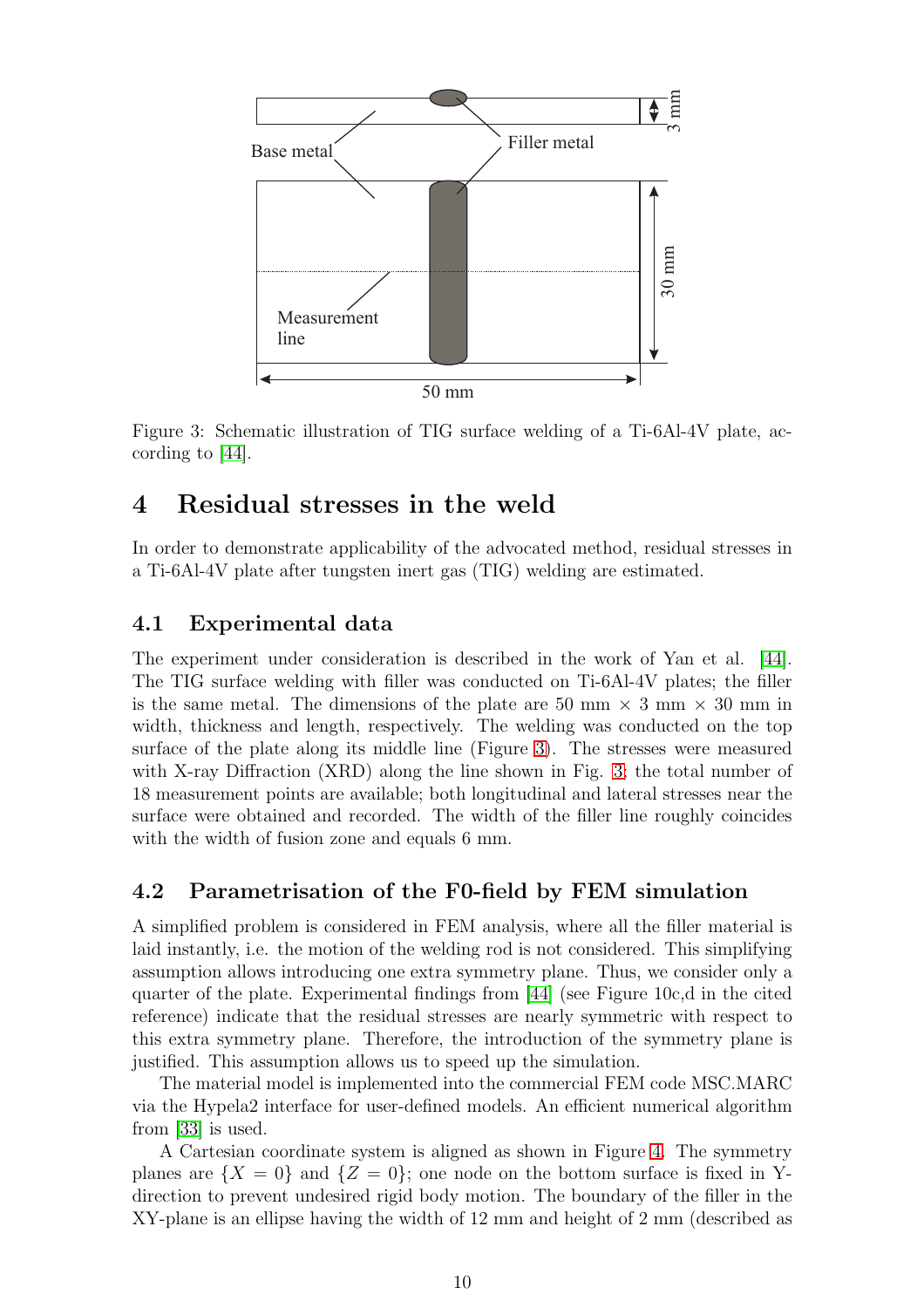

<span id="page-10-0"></span>Figure 4: 3D FEM model used for the simulation of welding.

 $X^2/6^2 + (Y-3)^2/1^2 = 1$ ). The filler is divided by the top horizontal plane  $\{Y = 3\}$ into two parts of equal volume.

Twenty-node hexagonal elements with a quadratic approximation of the geometry and displacements are used for the modelling. The size of the mesh is  $0.25 \times$  $0.5 \times 2.5$  mm near the filler and  $0.5 \times 0.5 \times 2.5$  mm for the remaining body. The total number of elements used is 2784: the filler and the plate are modelled with 528 and 2256 elements, respectively. In the simulation we assume that the plate is made of the base metal.

As already mentioned, the temperature evolution is accounted for in a simple way. Two different mathematical expressions are used to describe the temperature fields of filler and base metal. Filler's temperature (in ◦C) starts from its peak and decreases during solidification, the difference between material and environment temperatures halves every 10 seconds [\[2\]](#page-16-8):

$$
\theta_{\text{filler}}(t) = 20 + 2400 \cdot 2^{-0.1t}.\tag{29}
$$

The temperature of base metal changes in two stages. The first stage is the rapid increase in temperature; it continues for  $t_1$  seconds  $(t_1 = 3 \text{ s in current paper}).$  At  $t \leq t_1$  the temperature is a linear function of the distance to the filler. The second stage  $(t > t_1)$  is the subsequent cooling of the base metal. During this stage, the difference between material and environment temperatures halves every 10 seconds. Thus, the overall temperature field in the base metal is calculated as following (in  $\mathrm{^{\circ}C})$ :

$$
\begin{cases} \theta_{\text{base}}(t,d) = 20 + \frac{t}{t_1} R(d) \cdot C_{\theta} \cdot (\theta_{\text{filler}}(t_1) - 20), \text{ if } t \le t_1, \\ \theta_{\text{base}}(t,d) = 20 + (\theta_{\text{base}}(t_1,d) - 20) \cdot 2^{-0.1(t-t_1)}, \text{ if } t > t_1 \end{cases} , \tag{30}
$$

where  $C_{\theta}$  is a non-dimensional coefficient defining the dependence between filler's and base's temperatures and

$$
R(d) = \max(0, (d_{\max} - d)/d_{\max}).
$$
\n(31)

Here,  $d_{\text{max}}$  is a maximum expected heating distance (in mm), d is the distance between filler and the current point (in mm). In the simulation, the solidification time is  $t_{\rm solid} = 150$  s; the temperature of the welded structure at the last step of simulation differs from the environmental temperature  $20^{\circ}$ C by less than 0.1 $^{\circ}$ C. Thus, we assume that the cooling is complete at  $t = t_{\text{solid}}$ . Quantities  $\mathbf{F}_0$  and  $J_s$ are calculated and saved for every Gauss integration point in that last step of the simulation of solidification.

Quantities  $C_{\theta}$  and  $d_{\text{max}}$  governing the temperature distribution are not known a priory. Moreover, the value of Young's modulus at the temperature  $\theta = 1300^{\circ}$ C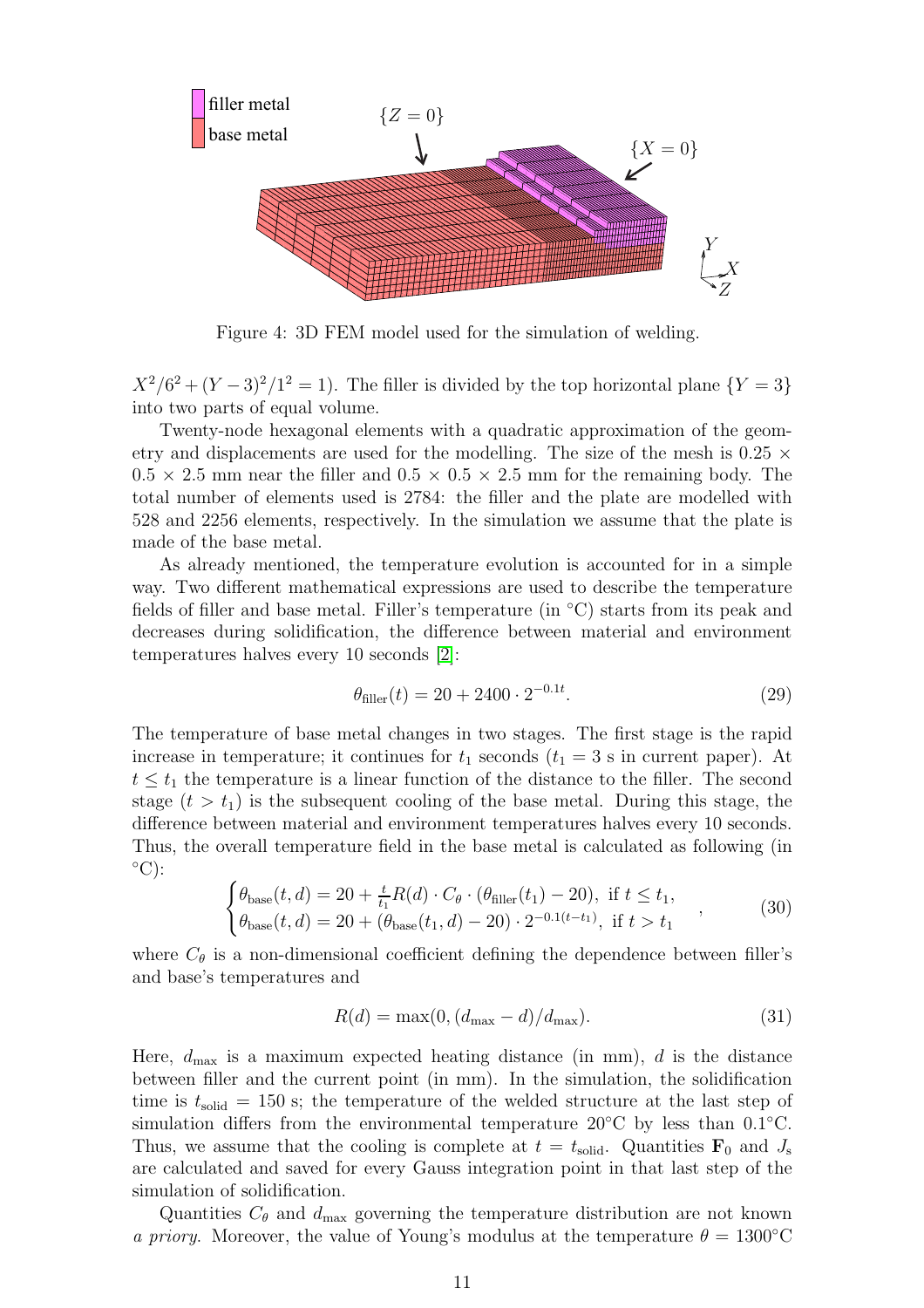and the isotropic hardening  $\gamma_{20}$  are also assumed to be free. Together with  $C_{\theta}$  and  $d_{\text{max}}$  they will be used to parametrise the  $\mathbf{F}_0$ -field.

### 4.3 Optimisation problem for the estimation of residual stresses

As stated in Section 4.1, the residual stresses are measured at 18 points. Let the measurement points be designated as  $MP_i$  for  $i = 1, ..., 18$ . Measured lateral and longitudinal stresses are denoted as  $T_{\text{exp, X}}(\text{MP}_i)$  and  $T_{\text{exp, Z}}(\text{MP}_i)$ ; standard deviation of the measurement are denoted as  $SD_X^{MP_i}$  or  $SD_Z^{MP_i}$ .

For the fixed set of modelling parameters, one can obtain numerical values of the true stress at the same points:  $T_{num, X}(MP_i)$  and  $T_{num, Z}(MP_i)$ . Using these, we build the following error functional:

<span id="page-11-0"></span>
$$
\Phi = \sum_{i=1}^{18} (\omega_{i,X} \cdot [\mathbf{T}_{num, X}^{(MP_i)} - \mathbf{T}_{exp, X}^{(MP_i)}])^2 + \sum_{i=1}^{18} (\omega_{i,Z} \cdot [\mathbf{T}_{num, Z}(MP_i) - \mathbf{T}_{exp, Z}(MP_i)])^2, (32)
$$

where  $\omega_{i,X}$  and  $\omega_{i,Z}$  are weighting coefficients, taken as reciprocal values of standard deviations  $SD_X^{\text{MP}_i}$  and  $SD_Z^{\text{MP}_i}$  to provide more error-resistant optimisation [\[4,](#page-16-9) [39\]](#page-18-11).

The optimal set of modelling parameters minimizes [\(32\)](#page-11-0). After the best suited parameters are found, they are used to evaluate the  $\mathbf{F}_0$ -field,  $J_s$  and the residual stresses in the entire structure. Note that with increasing number of parameters the optimisation problem may become badly posed due to overparametrisation. Thus, a reasonable amount of free parameters should be used. Three parameters are subject to identification in this study: the geometry of heat distribution  $(d_{\text{max}})$ , the uniformity of heat distribution  $(C_{\theta})$  and a strength parameter. This third parameter can be either  $E_{1300}$  or  $\gamma_{20}$ . In the following, examples for two parametrisations are considered:

#### Parametrisation with  $E_{1300}$

Preliminary numerical studies have shown that the parameter  $E_{1300}$  has a clear impact on the residual stress field. Meanwhile, the experimental identification of this parameter is prone to certain errors, that can influence greatly simulation results. Therefore, we include this parameter for the parametrisation of the  $\mathbf{F}_0$ -field. Thus, the set of parameters used for the first optimisation is  $\{d_{\text{max}}, C_{\theta}, E_{1300}\}\,$ , whilst  $\gamma_{20}$  is fixed as 5000 MPa. The optimisation problem is solved with the Nelder-Mead procedure for minimisation of  $\Phi$  (cf. [\(32\)](#page-11-0)); it is a robust gradient-free method.<sup>[1](#page-11-1)</sup> The initial approximation of parameters is  $d_{\text{max}}^0 = 25.0 \text{ mm}$ ,  $C_{\theta}^0 = 0.8$ ,  $E_{1300}^0 = 10000 \text{ MPa}$ . Optimised values are  $d_{\text{max}} = 30.429 \text{ mm}$ ,  $C_{\theta} = 0.603$ ,  $E_{1300} = 10640 \text{ MPa}$ . Simulated stresses along the measurement line for this particular parametrisation are shown in Figure [5](#page-12-0) together with available experimental data.

### Parametrisation with  $\gamma_{20}$

Similar to the parameter  $E_{1300}$ ,  $\gamma_{20}$  substantially impacts the residual stress field (the same observation was made in [\[41\]](#page-19-2)). Here we study a strategy based on variation of  $\gamma_{20}$ . The set of parameters used for the optimisation is  $\{d_{\text{max}}, C_{\theta}, \gamma_{20}\}\$ , whilst  $E_{1300}$  is fixed as 10000 MPa corresponding to the experimental value [\[43\]](#page-19-0). The error minimization is carried out with the Nelder-Mead method. Initial values of parameters for the first iteration are taken as  $d_{\text{max}}^0 = 25.0 \text{ mm}$ ,  $C_{\theta}^0 = 0.8$ ,  $\gamma_{20}^0 =$ 5000 MPa. Optimised values are  $d_{\text{max}} = 31.194 \text{ mm}$ ,  $C_{\theta} = 0.688$ ,  $\gamma_{20} = 5190 \text{ MPa}$ . Computed stresses along the measurement line for this parametrisation are shown in Figure [5.](#page-12-0)

<span id="page-11-1"></span><sup>&</sup>lt;sup>1</sup>In contrast to gradient-based methods like the Levenberg-Marquardt method, it has a lower probability of getting stuck at a local minimum.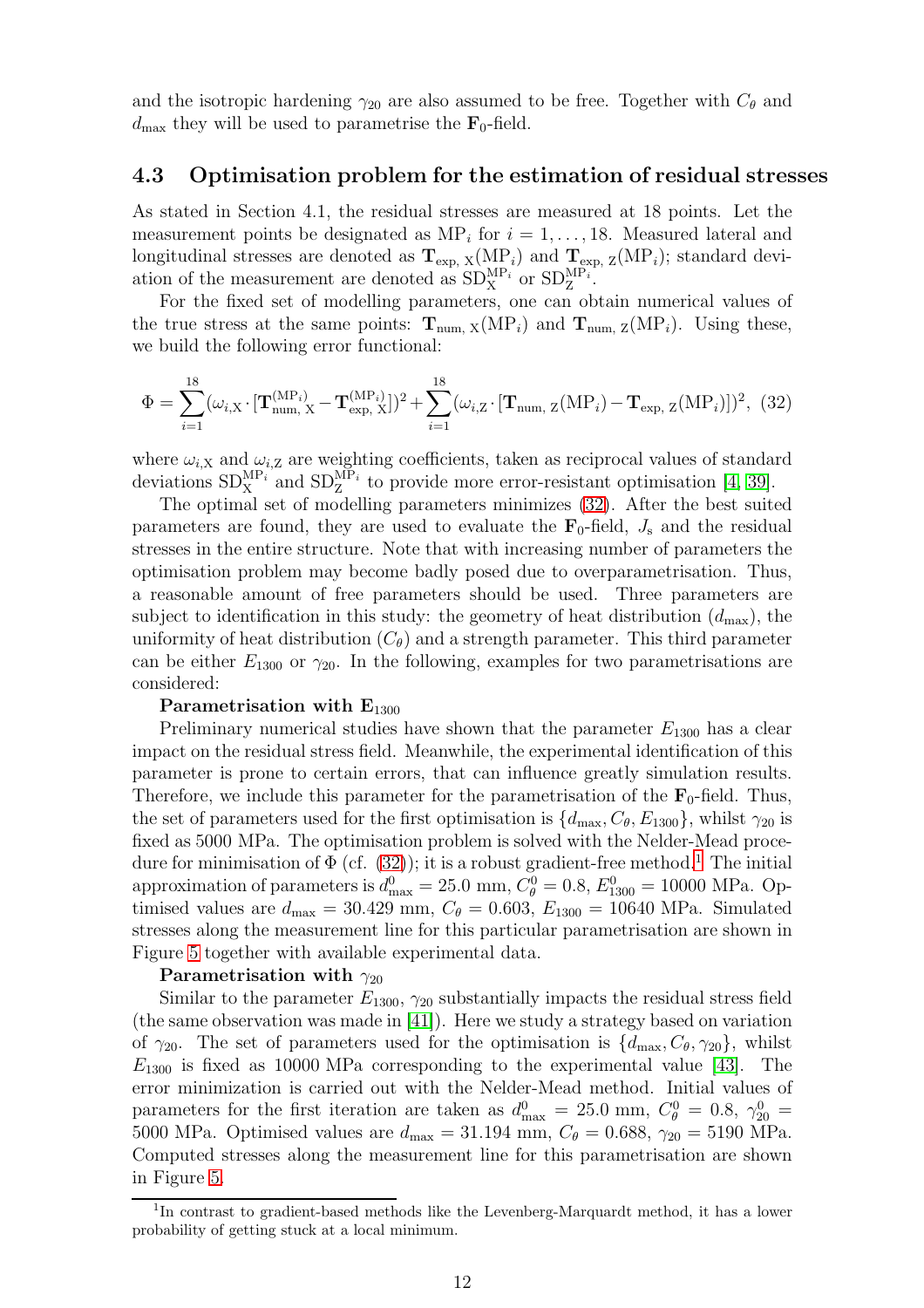

<span id="page-12-0"></span>Figure 5: Stress distribution along the measurement line; experimental values from [\[44\]](#page-19-1) are indicated as circles with extra bars corresponding to the errors of measurement, numerical values for the  $E_{1300}$ -parametrisation and  $\gamma_{20}$ -parametrisation are shown with the solid and dashed lines. Left: residual stresses in longitudinal direction. Right: residual stresses in lateral direction.

As seen, two considered strategies lead to similar results, even though the optimised parameters differ. Additionaly, the stress distribution inside the structure is visualised in Figure [6.](#page-13-0) Again, the obtained stresses match for both parametrisations. The results obtained by parametrisation with  $E_{1300}$  are used to simulate the further loading of the weld after the solidification.

### 4.4 Loading of the weld

Two different cases of subsequent loading are considered: three-point bending and axial stretching.

#### Three-point bending

The welded plate is bent by two rigid circular cylinders with diameter of 1 mm; the cylinders are aligned along the Z-direction [\(7\)](#page-13-1). One of the cylinders is fixed below the plate under the weld, and the other is placed above the edge of the plate. During the bending, the upper cylinder moves along the Y-direction and then it returns to its initial position. The maximum displacement of the cylinder defines the deformation of the plate. Three simulations are carried out with maximum displacements of the cylinder  $D_{cyl}$  equal to 1.0, 2.0, and 3.0 mm. Stress distributions along the measurement line before the bending and at the last simulation step are shown in Figure [8.](#page-13-2)

The interface between the filler and the plate becomes more stressed in the lateral direction after the bending as the stresses are redistributed throughout the plate. However, it is possible to effectively re-distribute lateral stresses in relatively small bending (with  $D_{\text{cyl}} = 1.0 \text{ mm}$ ): resulting stresses are considerably smaller than in initial state just after solidification. Moreover, dangerous tensile stresses are replaced by compressive stresses (Figure [8,](#page-13-2) right).

#### Stretching along the weld

The second type of loading is a conventional way of relaxing peak residual stresses [\[10,](#page-16-10) [18,](#page-17-9) [42,](#page-19-3) [30\]](#page-18-12). The front side of the plate is stretched in the Z-direction followed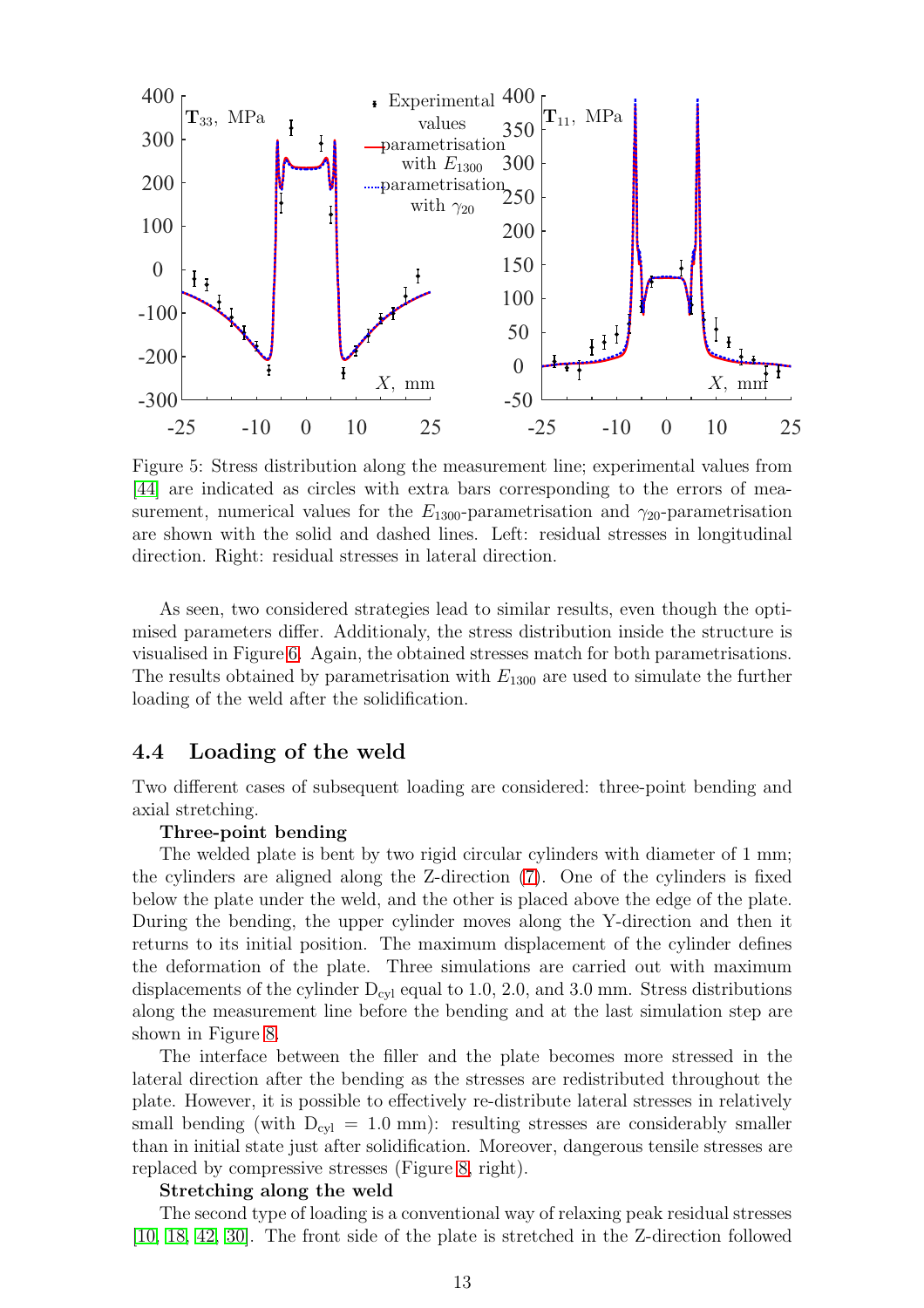

<span id="page-13-0"></span>Figure 6: Residual stress distribution inside the structure; four planes are shown:  ${X = 0 \text{ mm}, X = -3 \text{ mm}, X = -6 \text{ mm}}$  and  ${X = -9 \text{ mm}}$ . Top: parametrisation with  $E_{1300}$ . Bottom: parametrisation with  $\gamma_{20}$ . Left: residual stresses in longitudinal direction (in MPa). Right: residual stresses in lateral direction (in MPa).



<span id="page-13-1"></span>Figure 7: 3D FEM model used for the simulation of three-point bending.



<span id="page-13-2"></span>Figure 8: Stress distribution along the measurement line before and after three-point bending. Left: stresses in longitudinal direction. Right: stresses in lateral direction.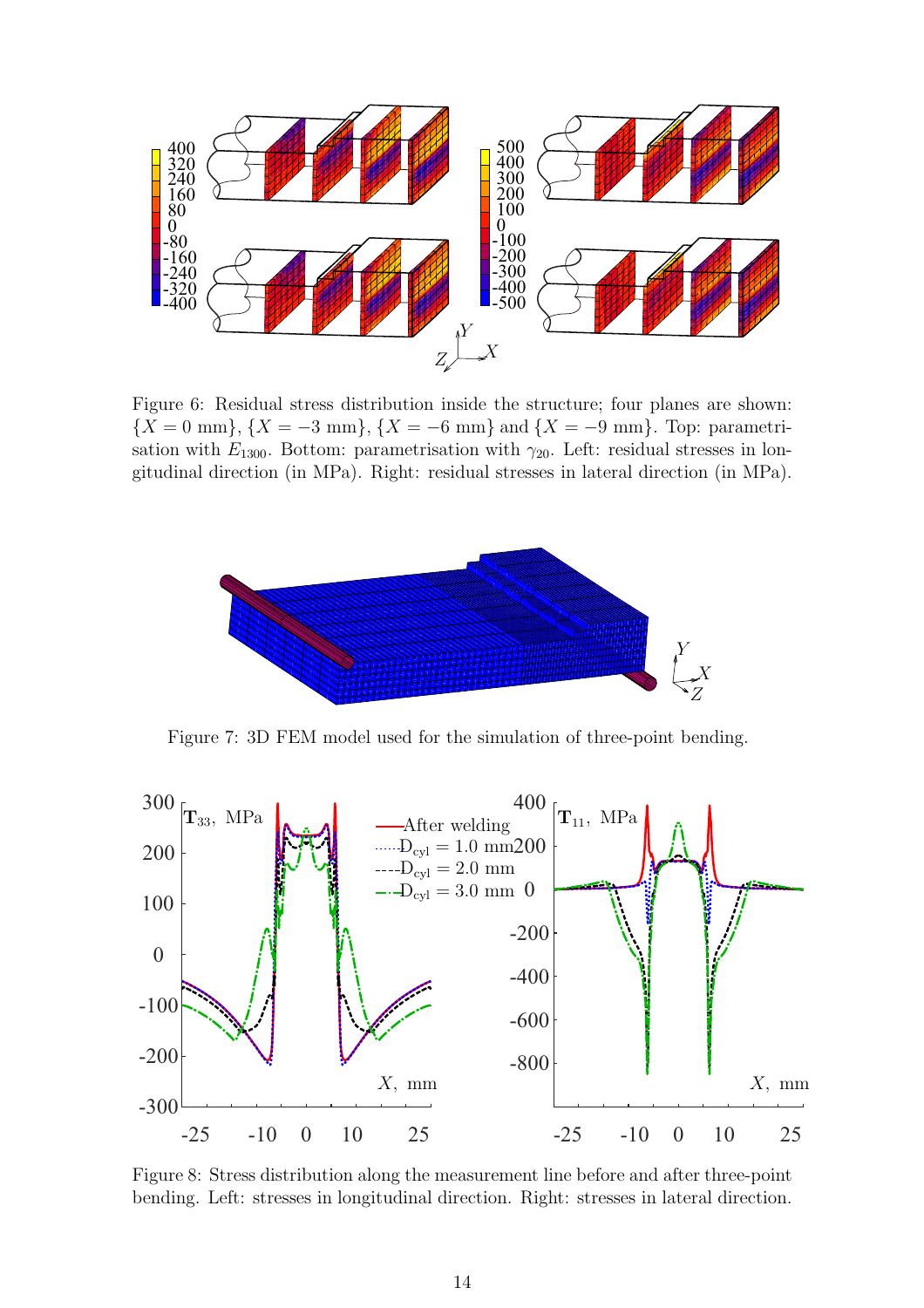

<span id="page-14-0"></span>Figure 9: Stress distribution along the measurement line before and after axial stretching. Left: stresses in longitudinal direction. Right: stresses in lateral direction.

by unloading. Three simulations are carried out with the maximum displacement of the side  $D_{front}$  of 0.075, 0.15 and 0.225 mm. This corresponds to 0.5%, 1.0%, and 1.5% of the plate's length.

We see that  $0.5\%$  stretching does influence the residual stresses (Figure [9\)](#page-14-0). This effect is due to purely elastic loading below the yield limit. However, 1.0% and 1.5% stretching has a considerable effect. Longitudinal stresses computed on the measurement line are becoming smaller than in the freshly welded plate. At the same time, lateral stresses become more uniform. Similar to experimental and theoretical results from [\[18,](#page-17-9) [42\]](#page-19-3), the residual stresses are relaxed by stretch.

#### Comparison of end-to-end and restarted simulations

To test the theoretical results presented in Section 3.3, to different simulations are carried out. The first simulation utilizes restart at  $t = t_{\text{solid}}$  after weld solidification. After the re-start, the global load-free configuration of the weld  $\tilde{K}_{\text{lf}}$  is the new reference configurations used in MSC.MARC. The second simulation is the endto-end simulation without restart; the initial reference  $\tilde{K}^{bs}$  is used throughout the entire computation in MSC.MARC. Axial loading with the maximum front side displacement of 0.15 mm is used in this test. Computed residual stresses along the measurement line are shown in Figure [10](#page-15-0) for both simulations. As is seen, results are identical as expected.

### 5 Conclusion and discussion

A special  $\mathbf{F}_0$ -approach to modelling of residual stresses is considered in this work. In contrast to [\[40\]](#page-18-2), where  $\mathbf{F}_0$ -approach was used to establish relationship between  $K<sup>H</sup>$  and  $K<sup>sf</sup>$  with det  $\mathbf{F}_0 = 1$ , in this paper the approach is generalised to include volumetric changes.

The advocated approach is beneficial for elasto-plastic models exhibiting the weak invariance. In the current study, such a model is based on the multiplicative decomposition of the deformation gradient tensor. Some models based on the addi-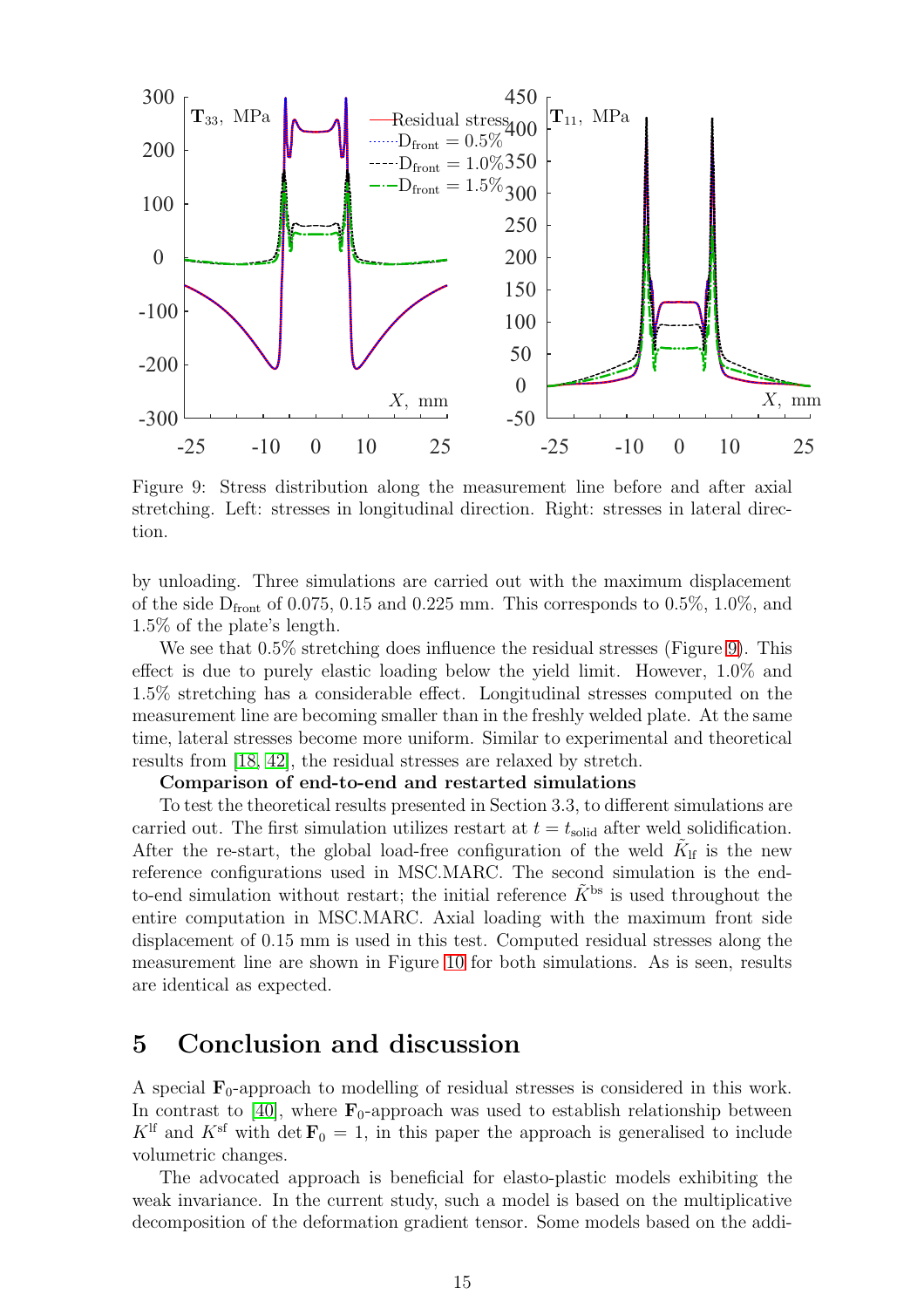

<span id="page-15-0"></span>Figure 10: Stress distributions along the measurement line after axial stretching with  $D_{front} = 1.0\%$ . Two simulations are carried out: (i) simulation with restart at  $t = t_{\text{solid}}$  using the  $\mathbf{F}_0$ -approach; (ii) end-to-end simulation of welding and stretching. Left: stresses in longitudinal direction. Right: stresses in lateral direction.

tive decomposition of the strain rate tensor are w-invariant as well [\[38\]](#page-18-4). The positive effect of the w-invariance is that introduction of residual stresses through the  $\mathbf{F}_0$ field does not increase the complexity of the numerical schemes. The stresses and the tangent operator are calculated in the new reference configuration in a straightforward way using [\(28\)](#page-8-2). Thus, computationally expensive pre- and post-processors are not required.

Simulations of residual stresses in welds are notoriously oversensitive to errors in constitutive modelling and inaccurate calculation of temperature distribution [\[41\]](#page-19-2). Therefore, it is an impressive result that using a simple material model and a schematic description of temperature evolution, mechanically reasonable results can be obtained:

- the method allows to obtain residual stresses in exact equilibrium;
- the correspondence between the simulation and the available experimental data (cf. Figure [5\)](#page-12-0) is comparable to other simulations based on advanced material models [\[44\]](#page-19-1).

In fact, the advocated approach allows extrapolating the experimental data from the surface into the structure. In the considered example, the extrapolation is stable with respect to chosen parametrisation (Figure [6\)](#page-13-0). We emphasize the flexibility of this approach. In a possible extension, one can carry out a fully-coupled thermo-mechanical simulation of the solidification process and use advanced models of hardening [\[37,](#page-18-13) [45,](#page-19-4) [22,](#page-17-10) [3\]](#page-16-11), provided that these models are w-invariant. In that case, one will be inevitably confronted with poorly-defined boundary conditions and constitutive assumptions; the critical poorly-defined or most inaccurate simulation parameters can be used for parametrisation of the  $\mathbf{F}_0$ -field. Then, the parameters that minimize the error functional of type  $(32)$  estimate the  $\mathbf{F}_0$ -field and the residual stresses.

The method is promising for mechanobiology and mechanics of composite materials. The implemented plasticity model can be useful for the prediction of residual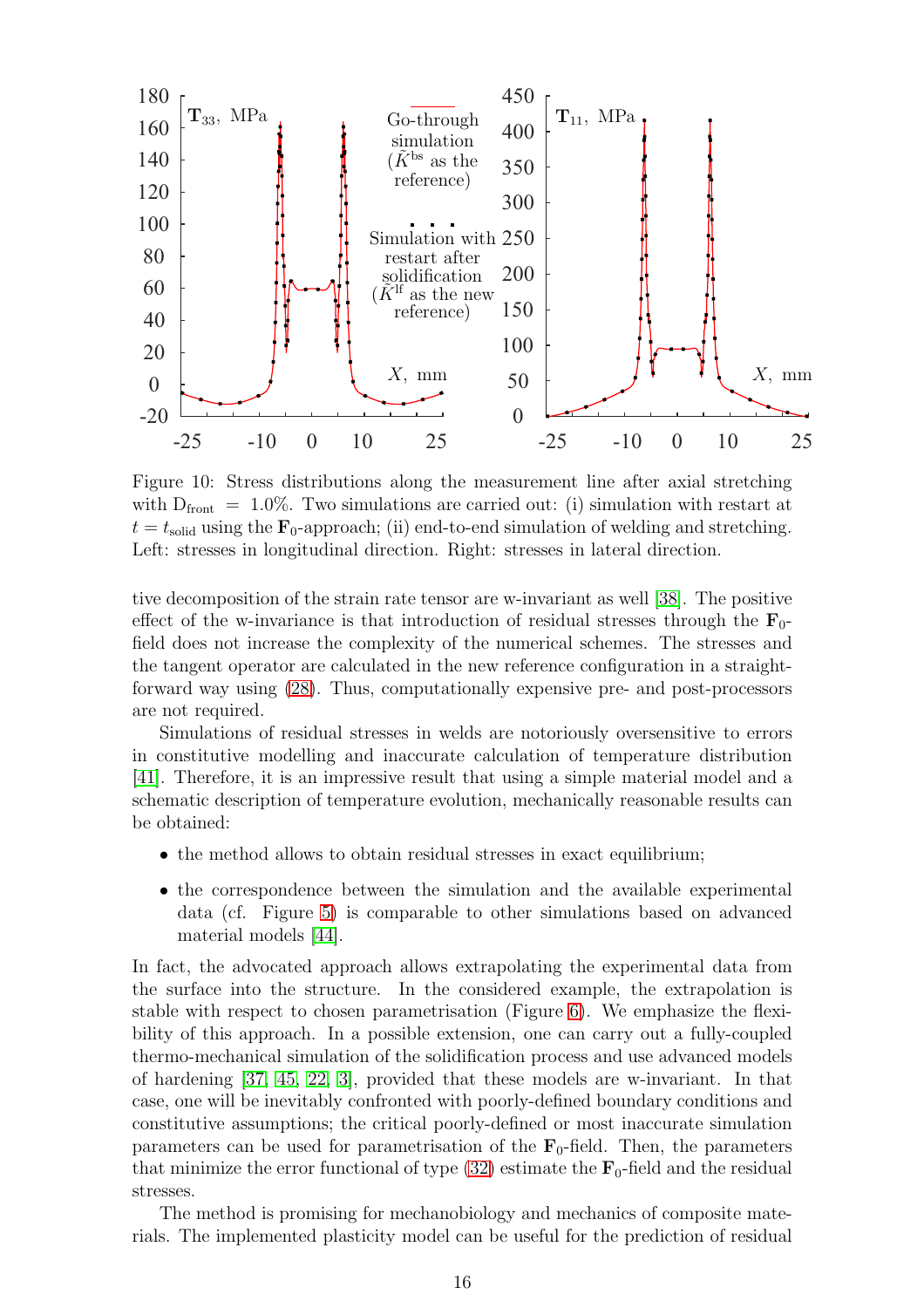stresses caused by chemical curing [\[25,](#page-17-11) [16,](#page-17-12) [14\]](#page-17-13). The more accurate simulation of residual stresses allows for a rational analysis of deformation and damage in prestressed structures.

Acknowledgements. The financial support provided by the Russian Science Foundation (project No. 19-19-00126) is acknowledged.

## <span id="page-16-3"></span>References

- [1] Ahn, J., He, E. , Chen, L., Wimpory, R.C., Dear, J.P., Davies, C.M., 2017. Prediction and measurement of residual stresses and distortions in fibre laser welded Ti-6Al-4V considering phase transformation, Materials & Design 115 441–457.
- <span id="page-16-8"></span>[2] Arunkumar, M., Dhinakaran, V., Siva Shanmugam, N., 2019. Numerical prediction of temperature distribution and residual stresses on plasma arc welded thin titanium sheets, International Journal of Modelling and Simulation 1–17.
- <span id="page-16-11"></span>[3] Barlat F., Yoon S.-Y., Lee S.-Y., Wi M.-S., Kim J.-H., 2020. Distortional plasticity framework with application to advanced high strength steel, International Journal of Solids and Structures 202: 947–962.
- <span id="page-16-9"></span><span id="page-16-1"></span>[4] Beck, J.V., Arnold, K.J., 1977. Parameter Estimation in Engineering and Science, Wiley, NY
- [5] Brickstad, B., Josefson, B.L., 1998. A parametric study of residual stresses in multi-pass butt-welded stainless steel pipes, International Journal of Pressure Vessels and Piping 75(1), 11–25.
- <span id="page-16-2"></span>[6] Chang, P.-H., Teng, T.-L., 2004. Numerical and experimental investigations on the residual stresses of the butt-welded joints, Computational Materials Science 29(4), 511–522.
- <span id="page-16-4"></span>[7] Deng, D., Murakawa, H., 2006. Numerical simulation of temperature field and residual stress in multi-pass welds in stainless steel pipe and comparison with experimental measurements, Computational Materials Science 37(3), 269–277.
- <span id="page-16-5"></span>[8] Deng, D., Murakawa, H., Liang, W., 2008. Numerical and experimental investigations on welding residual stress in multi-pass butt-welded austenitic stainless steel pipe, Computational Materials Science 42(2), 234–244.
- <span id="page-16-7"></span>[9] Eidel, B., Gruttmann, F., 2003. Elastoplastic orthotropy at finite strains: multiplicative formulation and numerical implementation, Computational Materials Science 28, 732–742.
- <span id="page-16-10"></span>[10] Farajian, M., 2013. Welding residual stress behavior under mechanical loading: Henry Granjon prize competition 2012 winner category C: Design and structural integrity, Welding in the World 57, 157–169.
- <span id="page-16-6"></span>[11] Hartmann, S., Neff, P., 2003. Polyconvexity of generalized polynomial-type hyperelastic strain energy functions for near-incompressibility, International Journal of Solids and Structures 40, 2767–2791.
- <span id="page-16-0"></span>[12] James, M.N., Hughes, D.J., Chen, Z., Lombard, H., Hattingh, D.G., Asquith, D., Yates, J.R., Webster, P.J., 2007. Residual stresses and fatigue performance, Engineering Failure Analysis 14, 384–395.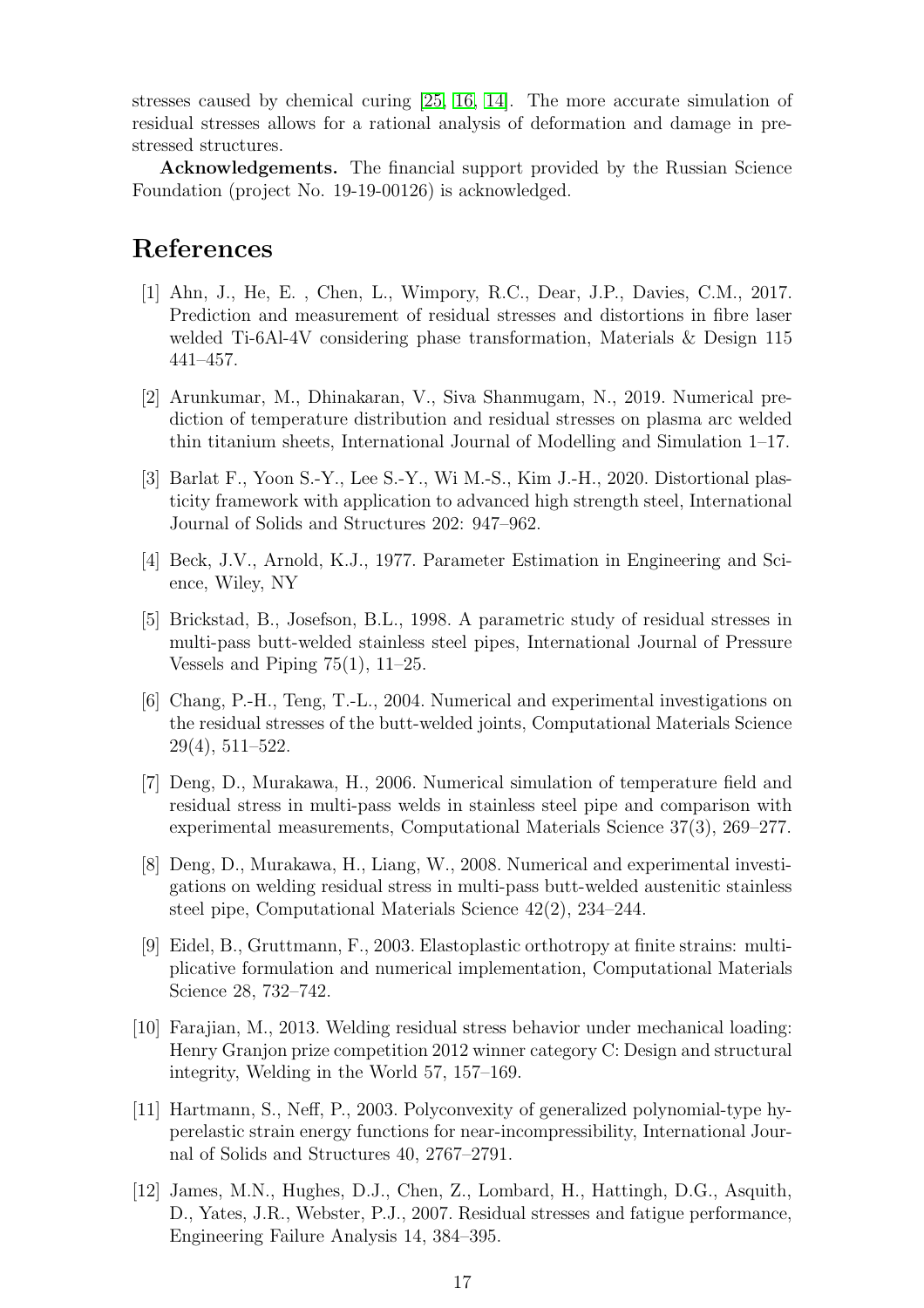- <span id="page-17-3"></span>[13] Jiao, Y., Fish, J., 2017. Is an additive decomposition of a rate of deformation and objective stress rates passé?, Computer Methods in Applied Mechanics and Engineering 327(1), 196–225.
- <span id="page-17-13"></span>[14] Jørgensen, J.B., Sørensen, B.F., Kildegaard, C., 2019. The effect of residual stresses on the formation of transverse cracks in adhesive joints for wind turbine blades, International Journal of Solids and Structures 163, 139–156.
- <span id="page-17-4"></span>[15] Kapadia, P., Davies, C., Pirling, T., Hofmann, M., Wimpory, R., Hosseinzadeh, F., Dean, D., Nikbin, K., 2017. Quantification of residual stresses in electron beam welded fracture mechanics specimens, International Journal of Solids and Structures 106(107), 106–118.
- <span id="page-17-12"></span>[16] Landgraf, R., Ihlemann, J., 2018. Thermally Controlled Adhesive Curing during the Production of Piezo-Metal-Compounds: Finite Element Modeling and Analyses, Advanced Engineering Materials, 20(12), 1800411
- <span id="page-17-7"></span>[17] Latorre, M., Montáns, F.J., 2015. Anisotropic finite strain viscoelasticity based on the Sidoroff multiplicative decomposition and logarithmic strains, Comput Mech, 56, 503–531.
- <span id="page-17-9"></span>[18] Lee, C.-H., Chang, K.-H., Do, V.N.V., 2015. Finite element modeling of residual stress relaxation in steel butt welds under cyclic loading, Engineering Structures 103, 63–71.
- <span id="page-17-6"></span><span id="page-17-5"></span>[19] Lion A., 1997. A physically based method to represent the thermo-mechanical behaviour of elastomers. Acta Mechanica 123:1–25.
- [20] Lion A., 2000. Constitutive modelling in finite thermoviscoplasticity: a physical approach based on nonlinear rheological elements. International Journal of Plasticity 16:469–494.
- <span id="page-17-2"></span>[21] Lu, Y., Zhu, S., Zhao, Z., Chen, T., Zeng, J., 2020. Numerical simulation of residual stresses in aluminum alloy welded joints, Journal of Manufacturing Processes 50, 380–393.
- <span id="page-17-10"></span>[22] Manopulo N., Carleer B., 2020. A new algorithm for the fast and stable identification of FAY coefficientsand its application as a universal platform for yield surface modeling. Int Journal of Solids and Structures, 207: 1–10
- <span id="page-17-8"></span><span id="page-17-0"></span>[23] McClung R. C, 2006. A literature survey on the stability and significance of residual stresses during fatigue. Fatigue Fract Engng Mater Struct 30: 173–205
- [24] Mills, K.C., 2002. Recommended Values of Thermophysical Properties for Selected Commercial Alloys, Ti: Ti-6 Al-4 V (IMI 318), p. 211 - 217. Woodhead Publishing
- <span id="page-17-11"></span>[25] Parlevliet, P.P., Bersee, H.E.N., Beukers, A., 2007. Residual stresses in thermoplastic composites-A study of the literature-Part II: Experimental techniques, Composites Part A: Applied Science and Manufacturing 38(3), 651–665.
- <span id="page-17-1"></span>[26] Petkov, M.P., Hu, J., Tarleton, E., Cocks, A.C.F., 2019. Comparison of self-consistent and crystal plasticity FE approaches for modelling the hightemperature deformation of 316H austenitic stainless steel, International Journal of Solids and Structures 171, 54–80.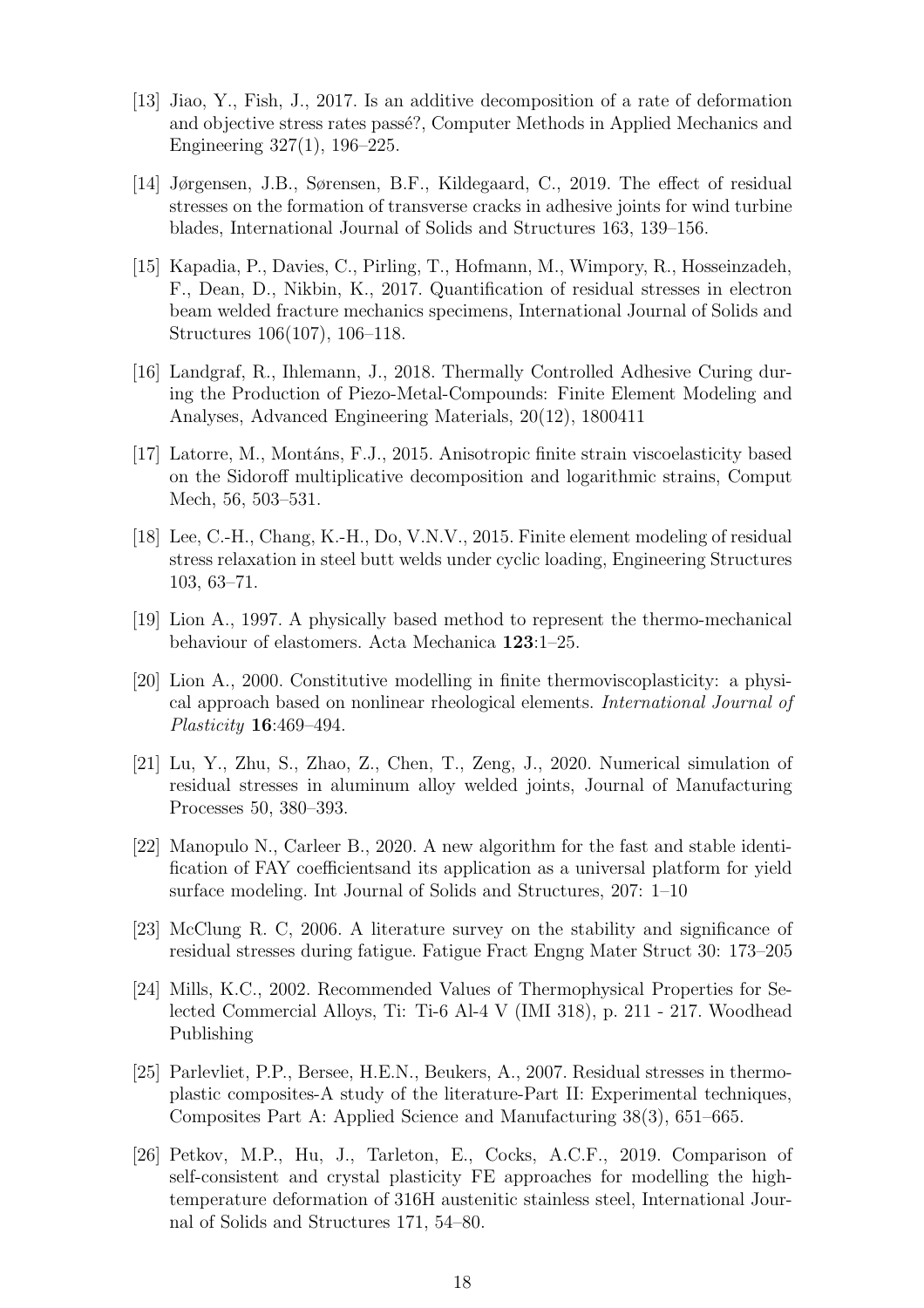- <span id="page-18-8"></span>[27] Perić, M., Garašić, I., Tonković, Z., Vuherer, T., Nižetić, S., Dedić-Jandrek, H., 2019. Numerical prediction and experimental validation of temperature and residual stress distributions in buried-arc welded thick plates, International Journal of Energy Research 43(8), 3590–3600.
- <span id="page-18-0"></span>[28] Rae, W., Lomas, Z., Jackson, M., Rahimi, S., 2017. Measurements of residual stress and microstructural evolution in electron beam welded Ti-6Al-4V using multiple techniques, Materials Characterization 132, 10–19.
- <span id="page-18-12"></span><span id="page-18-1"></span>[29] Ramirez, A.J., Juhas, M.C., 2003, Microstructural evolution in Ti-6Al-4V friction stir welds, Materials Science Forum 426-432(4), 2999–3004.
- [30] Schubnell, J., Carl, E., Farajian, M., Gkatzogiannis, S., Knödel, P., Ummenhofer, T., Wimpory, R., Eslami, H., 2020. Residual stress relaxation in HFMItreated fillet welds after single overload peaks, Welding in the World 64, 1107– 1117.
- <span id="page-18-3"></span>[31] Simo, J.C., Miehe, C., 1992. Associative coupled thermoplasticity at finite strains: formulation, numerical analysis and implementation. Computer Methods in Applied Mechanics and Engineering; 98:41–104.
- <span id="page-18-7"></span>[32] Smith, D.J., Bouchard, P.J., George, D. 2000. Measurement and prediction of residual stresses in thick-section steel welds, Journal of Strain Analysis for Engineering Design 35(4), 287–305.
- <span id="page-18-5"></span>[33] Shutov, A.V., 2016. Efficient implicit integration for finite-strain viscoplasticity with a nested multiplicative split. Computer Methods in Applied Mechanics and Engineering, 306(1), 151-174.
- <span id="page-18-6"></span>[34] Shutov, A. V., 2017. Efficient time stepping for the multiplicative Maxwell fluid including the Mooney-Rivlin hyperelasticity. International Journal for Numerical Methods in Engineering. 113(12), 1851-1869.
- <span id="page-18-10"></span>[35] Shutov, A.V., Pfeiffer, S., Ihlemann, J. 2012. On the simulation of multi-stage forming processes: invariance under change of the reference configuration, Materials Science and Engineering Technology 43 (7), 617–625.
- <span id="page-18-9"></span>[36] Shutov, A. V., Ihlemann, J., 2011. On the simulation of plastic forming under consideration of thermal effects. Materialwissenschaft und Werkstofftecnhik, 42, 7, 632-638.
- <span id="page-18-13"></span>[37] Shutov, A. V., Ihlemann, J., 2012. A viscoplasticity model with an enhanced control of the yield surface distortion. International Journal of Plasticity, 39, 152-167.
- <span id="page-18-4"></span>[38] Shutov, A.V., Ihlemann, J., 2014. Analysis of some basic approaches to finite strain elasto-plasticity in view of reference change. International Journal of Plasticity 63:183–197.
- <span id="page-18-11"></span>[39] Shutov, A.V., Kaygorodtseva, A.A., 2019. Parameter identification in elastoplasticity: distance between parameters and impact of measurement errors. ZAMM 99(8):e201800340. DOI: 10.1002/zamm.201800340
- <span id="page-18-2"></span>[40] Tagiltsev, I., Shutov, A., 2020. Geometrically nonlinear modelling of prestressed viscoelastic fibre-reinforced composites with application to arteries, Biomech Model Mechanobiol. https://doi.org/10.1007/s10237-020-01388-3